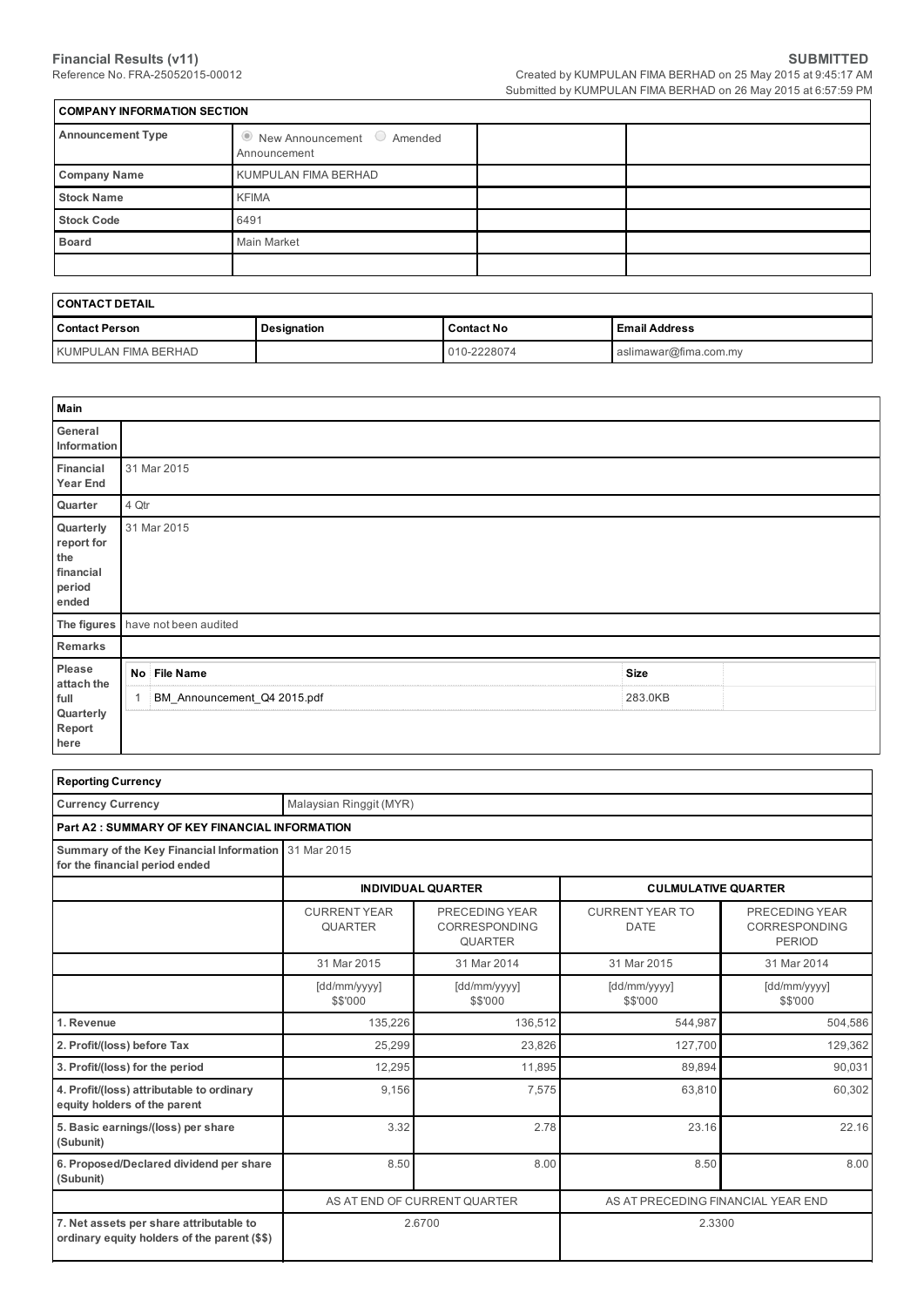#### Remarks

In a currency system, there is usually a main unit (base) and subunit that is a fraction amount of the main unit. Example for the subunit as follows:

| <b>Country</b> | <b>IBase unit</b> | <b>Subunit</b> |
|----------------|-------------------|----------------|
| Malaysia       | Ringgit           | lSen           |
| United States  | <b>Dollar</b>     | <b>ICent</b>   |
| United Kingdom | <b>Pound</b>      | <b>Pence</b>   |

# Part A3 : ADDITIONAL INFORMATION (This Information is for Exchange's Internal Use only)

|                           |                                       | <b>INDIVIDUAL QUARTER</b>                                                                                                                                                                                    | <b>CULMULATIVE QUARTER</b>            |                                                  |  |  |  |
|---------------------------|---------------------------------------|--------------------------------------------------------------------------------------------------------------------------------------------------------------------------------------------------------------|---------------------------------------|--------------------------------------------------|--|--|--|
|                           | <b>CURRENT YEAR</b><br><b>QUARTER</b> | PRECEDING YEAR<br><b>CORRESPONDING</b><br><b>QUARTER</b>                                                                                                                                                     | <b>CURRENT YEAR TO</b><br><b>DATE</b> | PRECEDING YEAR<br><b>CORRESPONDING</b><br>PERIOD |  |  |  |
|                           | 31 Mar 2015                           | 31 Mar 2014                                                                                                                                                                                                  | 31 Mar 2015                           | 31 Mar 2014                                      |  |  |  |
|                           | [dd/mm/yyyy]<br>\$\$'000              | [dd/mm/yyyy]<br>\$\$'000                                                                                                                                                                                     | [dd/mm/yyyy]<br>\$\$'000              | [dd/mm/yyyy]<br>\$\$'000                         |  |  |  |
| <b>Remarks</b>            | (ii)as at 31/03/2014:(1,044)          | The gross interest expense are as follows:-<br>For individual quarter RM'000<br>(i) as at $31/03/2015$ : (102)<br>(ii)as at 31/03/2014:(278)<br>For cumulative quarter RM'000<br>(i) as at $31/03/2015(351)$ |                                       |                                                  |  |  |  |
| 1. Gross interest income  | 2,516                                 | 2,560                                                                                                                                                                                                        | 8,153                                 | 8,225                                            |  |  |  |
| 2. Gross interest expense | $\Omega$                              | $\Omega$                                                                                                                                                                                                     | $\Omega$                              | $\Omega$                                         |  |  |  |

| <b>Other Currency</b>                                                                   |                  |                          |                                       |                                                                                                                   |                                       |                                                         |
|-----------------------------------------------------------------------------------------|------------------|--------------------------|---------------------------------------|-------------------------------------------------------------------------------------------------------------------|---------------------------------------|---------------------------------------------------------|
| <b>Other Currency</b>                                                                   |                  |                          |                                       |                                                                                                                   |                                       |                                                         |
| <b>Part A2: SUMMARY OF KEY FINANCIAL INFORMATION</b>                                    |                  |                          |                                       |                                                                                                                   |                                       |                                                         |
| Summary of the Key Financial Information<br>for the financial period ended              |                  | 31 Mar 2015              |                                       |                                                                                                                   |                                       |                                                         |
|                                                                                         |                  |                          |                                       | <b>INDIVIDUAL QUARTER</b>                                                                                         | <b>CULMULATIVE QUARTER</b>            |                                                         |
|                                                                                         |                  |                          | <b>CURRENT YEAR</b><br><b>QUARTER</b> | PRECEDING YEAR<br><b>CORRESPONDING</b><br><b>QUARTER</b>                                                          | <b>CURRENT YEAR TO</b><br><b>DATE</b> | PRECEDING YEAR<br><b>CORRESPONDING</b><br><b>PERIOD</b> |
|                                                                                         |                  | [dd/mm/yyyy]<br>\$\$'000 |                                       | [dd/mm/yyyy]<br>\$\$'000                                                                                          | [dd/mm/yyyy]<br>\$\$'000              | [dd/mm/yyyy]<br>\$\$'000                                |
| 1. Revenue                                                                              |                  |                          |                                       |                                                                                                                   |                                       |                                                         |
| 2. Profit/(loss) before Tax                                                             |                  |                          |                                       |                                                                                                                   |                                       |                                                         |
| 3. Profit/(loss) for the period                                                         |                  |                          |                                       |                                                                                                                   |                                       |                                                         |
| 4. Profit/(loss) attributable to ordinary<br>equity holders of the parent               |                  |                          |                                       |                                                                                                                   |                                       |                                                         |
| 5. Basic earnings/(loss) per share<br>(Subunit)                                         |                  |                          |                                       |                                                                                                                   |                                       |                                                         |
| 6. Proposed/Declared dividend per share<br>(Subunit)                                    |                  |                          |                                       |                                                                                                                   |                                       |                                                         |
|                                                                                         |                  |                          |                                       | AS AT END OF CURRENT QUARTER                                                                                      | AS AT PRECEDING FINANCIAL YEAR END    |                                                         |
| 7. Net assets per share attributable to<br>ordinary equity holders of the parent (\$\$) |                  |                          |                                       |                                                                                                                   |                                       |                                                         |
| <b>Remarks</b>                                                                          |                  |                          |                                       |                                                                                                                   |                                       |                                                         |
| Example for the subunit as follows:                                                     |                  |                          |                                       | In a currency system, there is usually a main unit (base) and subunit that is a fraction amount of the main unit. |                                       |                                                         |
| Country                                                                                 | <b>Base unit</b> |                          | <b>Subunit</b>                        |                                                                                                                   |                                       |                                                         |
| <b>Malaysia</b>                                                                         | Ringgit          |                          | Sen                                   |                                                                                                                   |                                       |                                                         |
| <b>United States</b>                                                                    | <b>Dollar</b>    |                          | Cent                                  |                                                                                                                   |                                       |                                                         |
| <b>United Kingdom</b>                                                                   | Pound            |                          | Pence                                 |                                                                                                                   |                                       |                                                         |
| Part A3 : ADDITIONAL INFORMATION (This Information is for Exchange's Internal Use only) |                  |                          |                                       |                                                                                                                   |                                       |                                                         |
|                                                                                         |                  |                          |                                       | <b>INDIVIDUAL QUARTER</b>                                                                                         | <b>CULMULATIVE QUARTER</b>            |                                                         |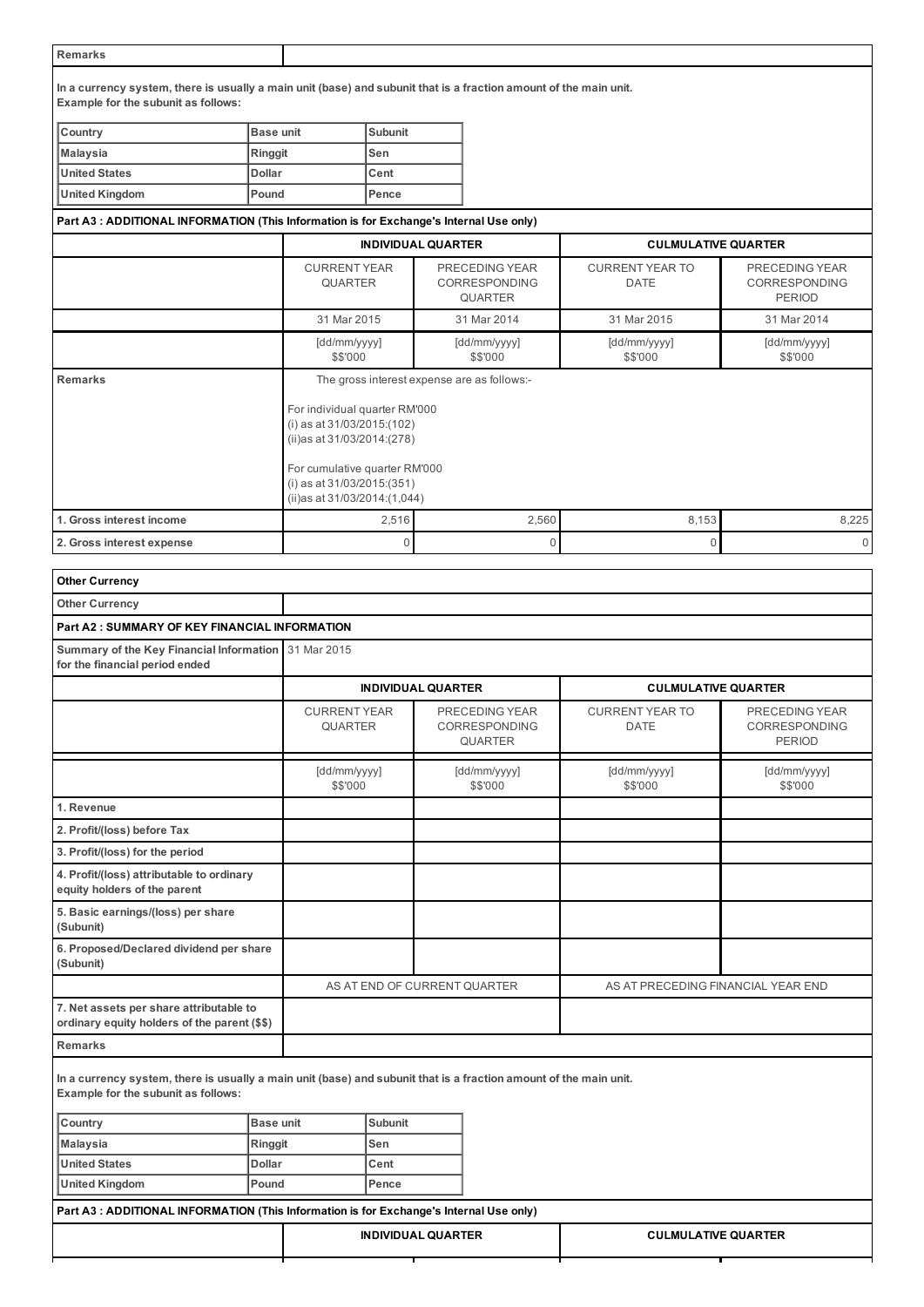|                           | <b>CURRENT YEAR</b><br><b>QUARTER</b> | PRECEDING YEAR<br><b>CORRESPONDING</b><br><b>QUARTER</b> | <b>CURRENT YEAR TO</b><br>DATE | PRECEDING YEAR<br><b>CORRESPONDING</b><br><b>PERIOD</b> |  |
|---------------------------|---------------------------------------|----------------------------------------------------------|--------------------------------|---------------------------------------------------------|--|
|                           | [dd/mm/yyyy]<br>\$\$'000              | [dd/mm/yyyy]<br>\$\$'000                                 | [dd/mm/yyyy]<br>\$\$'000       | [dd/mm/yyyy]<br>\$\$'000                                |  |
| <b>Remarks</b>            |                                       |                                                          |                                |                                                         |  |
| 1. Gross interest income  |                                       |                                                          |                                |                                                         |  |
| 2. Gross interest expense |                                       |                                                          |                                |                                                         |  |

Copyright © 2015 Bursa Malaysia Berhad 5.0.30. All rights reserved. Terms & Conditions of Use, Disclaimer and Linking Policy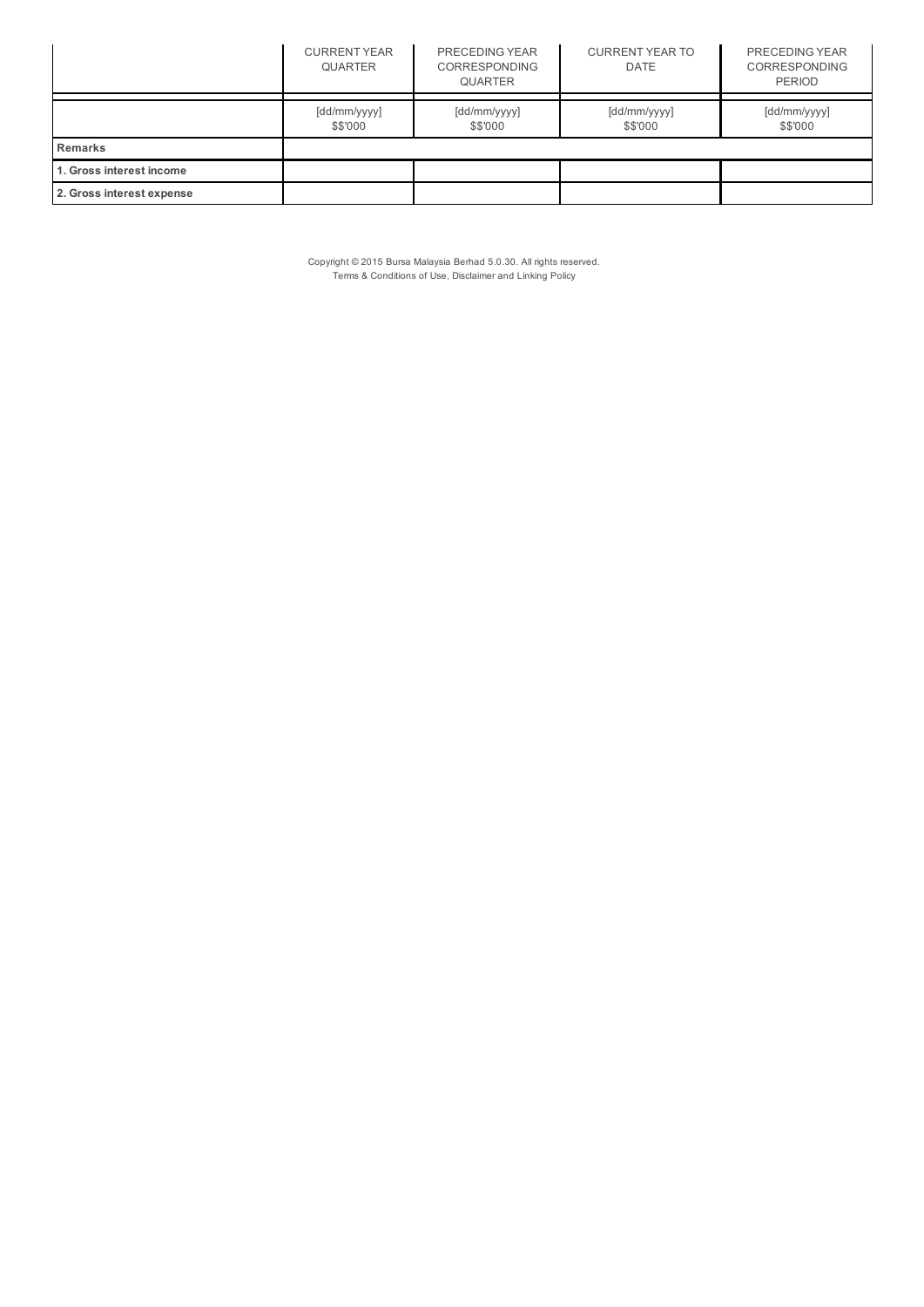(Company No.:11817-V) (Incorporated in Malaysia)

# **Condensed Consolidated Statement of Comprehensive Income For the Fourth Quarter Ended 31 March 2015 Except as disclosed otherwise, the figures have not been audited**

| Current Preceding Year<br>Current<br><b>Preceding Year</b><br>Year<br>Corresponding<br>Year Corresponding<br>To Date<br>Quarter<br>Period<br>Quarter<br>31-03-2014<br>31-03-2015<br>31-03-2014<br>Note<br>31-03-2015<br><b>RM'000</b><br><b>RM'000</b><br><b>RM'000</b><br><b>RM'000</b><br>A <sub>9</sub><br>135,226<br>136,512<br>Revenue<br>544,987<br>504,586<br>Cost of sales<br>(87, 674)<br>(81, 146)<br>(336, 680)<br>(291,080)<br>47,552<br>208,307<br>213,506<br><b>Gross profit</b><br>55,366<br>Other income<br>7,637<br>3,934<br>12,879<br>21,422<br>(19, 859)<br>(18, 340)<br>(66, 121)<br>(62, 768)<br>Administrative expenses<br>Selling and marketing expenses<br>(6,687)<br>(6, 496)<br>(11, 968)<br>(11, 253)<br>(4, 756)<br>(13, 856)<br>(27, 730)<br>(28, 851)<br>Other expenses<br>(31, 302)<br>(38, 692)<br>(105,819)<br>(102, 872)<br>(102)<br>Finance cost<br>(278)<br>(351)<br>(1,044)<br>Share of profit of associates<br>1,514<br>3,496<br>4,141<br>6,893<br>25,299<br>23,826<br>127,700<br>$\overline{129,362}$<br><b>Profit before taxation</b><br>A9/A10<br>B <sub>5</sub><br>(13,004)<br>(11, 931)<br>(37, 806)<br>(39, 331)<br>Income tax expense<br>12,295<br>11,895<br>89,894<br>90,031<br>Profit net of tax for the period<br>Other comprehensive income<br>Foreign currency translation differences<br>for foreign operations<br>2,585<br>566<br>8,566<br>(29, 585)<br>Revaluation of land and buildings<br>58,558<br>58,558<br><b>Total comprehensive income</b><br>for the period<br>73,438<br>12,461<br>157,018<br>60,446<br>Profit attributable to:<br>Owners of the parent<br>9,156<br>7,575<br>63,810<br>60,302<br>Non-controlling interests<br>4,320<br>3,139<br>26,084<br>29,729<br>12,295<br>Profit net of tax for the period<br>11,895<br>89,894<br>90,031<br><b>Total comprehensive income</b><br>attributable to:<br>Owners of the parent<br>56,640<br>15,329<br>117,487<br>38,598<br>16,798<br>(2,868)<br>39,531<br>Non-controlling interests<br>21,848<br>Total comprehensive income<br>for the period<br>73,438<br>12,461<br>157,018<br>60,446<br>Earnings per share attributable<br>to owners of the parent<br>(sen per share):<br>Basic<br><b>B13</b><br>3.32<br>2.78<br>23.16<br>22.16<br><b>B13</b><br><b>Diluted</b><br>3.32<br>2.78<br>23.06<br>22.03 |  |  | <b>Individual Quarter</b> | <b>Cumulative Quarter</b> |  |
|-----------------------------------------------------------------------------------------------------------------------------------------------------------------------------------------------------------------------------------------------------------------------------------------------------------------------------------------------------------------------------------------------------------------------------------------------------------------------------------------------------------------------------------------------------------------------------------------------------------------------------------------------------------------------------------------------------------------------------------------------------------------------------------------------------------------------------------------------------------------------------------------------------------------------------------------------------------------------------------------------------------------------------------------------------------------------------------------------------------------------------------------------------------------------------------------------------------------------------------------------------------------------------------------------------------------------------------------------------------------------------------------------------------------------------------------------------------------------------------------------------------------------------------------------------------------------------------------------------------------------------------------------------------------------------------------------------------------------------------------------------------------------------------------------------------------------------------------------------------------------------------------------------------------------------------------------------------------------------------------------------------------------------------------------------------------------------------------------------------------------------------------------------------------------------------------------------------------------------------------------------------------------------------------------------------------|--|--|---------------------------|---------------------------|--|
|                                                                                                                                                                                                                                                                                                                                                                                                                                                                                                                                                                                                                                                                                                                                                                                                                                                                                                                                                                                                                                                                                                                                                                                                                                                                                                                                                                                                                                                                                                                                                                                                                                                                                                                                                                                                                                                                                                                                                                                                                                                                                                                                                                                                                                                                                                                 |  |  |                           |                           |  |
|                                                                                                                                                                                                                                                                                                                                                                                                                                                                                                                                                                                                                                                                                                                                                                                                                                                                                                                                                                                                                                                                                                                                                                                                                                                                                                                                                                                                                                                                                                                                                                                                                                                                                                                                                                                                                                                                                                                                                                                                                                                                                                                                                                                                                                                                                                                 |  |  |                           |                           |  |
|                                                                                                                                                                                                                                                                                                                                                                                                                                                                                                                                                                                                                                                                                                                                                                                                                                                                                                                                                                                                                                                                                                                                                                                                                                                                                                                                                                                                                                                                                                                                                                                                                                                                                                                                                                                                                                                                                                                                                                                                                                                                                                                                                                                                                                                                                                                 |  |  |                           |                           |  |
|                                                                                                                                                                                                                                                                                                                                                                                                                                                                                                                                                                                                                                                                                                                                                                                                                                                                                                                                                                                                                                                                                                                                                                                                                                                                                                                                                                                                                                                                                                                                                                                                                                                                                                                                                                                                                                                                                                                                                                                                                                                                                                                                                                                                                                                                                                                 |  |  |                           |                           |  |
|                                                                                                                                                                                                                                                                                                                                                                                                                                                                                                                                                                                                                                                                                                                                                                                                                                                                                                                                                                                                                                                                                                                                                                                                                                                                                                                                                                                                                                                                                                                                                                                                                                                                                                                                                                                                                                                                                                                                                                                                                                                                                                                                                                                                                                                                                                                 |  |  |                           |                           |  |
|                                                                                                                                                                                                                                                                                                                                                                                                                                                                                                                                                                                                                                                                                                                                                                                                                                                                                                                                                                                                                                                                                                                                                                                                                                                                                                                                                                                                                                                                                                                                                                                                                                                                                                                                                                                                                                                                                                                                                                                                                                                                                                                                                                                                                                                                                                                 |  |  |                           |                           |  |
|                                                                                                                                                                                                                                                                                                                                                                                                                                                                                                                                                                                                                                                                                                                                                                                                                                                                                                                                                                                                                                                                                                                                                                                                                                                                                                                                                                                                                                                                                                                                                                                                                                                                                                                                                                                                                                                                                                                                                                                                                                                                                                                                                                                                                                                                                                                 |  |  |                           |                           |  |
|                                                                                                                                                                                                                                                                                                                                                                                                                                                                                                                                                                                                                                                                                                                                                                                                                                                                                                                                                                                                                                                                                                                                                                                                                                                                                                                                                                                                                                                                                                                                                                                                                                                                                                                                                                                                                                                                                                                                                                                                                                                                                                                                                                                                                                                                                                                 |  |  |                           |                           |  |
|                                                                                                                                                                                                                                                                                                                                                                                                                                                                                                                                                                                                                                                                                                                                                                                                                                                                                                                                                                                                                                                                                                                                                                                                                                                                                                                                                                                                                                                                                                                                                                                                                                                                                                                                                                                                                                                                                                                                                                                                                                                                                                                                                                                                                                                                                                                 |  |  |                           |                           |  |
|                                                                                                                                                                                                                                                                                                                                                                                                                                                                                                                                                                                                                                                                                                                                                                                                                                                                                                                                                                                                                                                                                                                                                                                                                                                                                                                                                                                                                                                                                                                                                                                                                                                                                                                                                                                                                                                                                                                                                                                                                                                                                                                                                                                                                                                                                                                 |  |  |                           |                           |  |
|                                                                                                                                                                                                                                                                                                                                                                                                                                                                                                                                                                                                                                                                                                                                                                                                                                                                                                                                                                                                                                                                                                                                                                                                                                                                                                                                                                                                                                                                                                                                                                                                                                                                                                                                                                                                                                                                                                                                                                                                                                                                                                                                                                                                                                                                                                                 |  |  |                           |                           |  |
|                                                                                                                                                                                                                                                                                                                                                                                                                                                                                                                                                                                                                                                                                                                                                                                                                                                                                                                                                                                                                                                                                                                                                                                                                                                                                                                                                                                                                                                                                                                                                                                                                                                                                                                                                                                                                                                                                                                                                                                                                                                                                                                                                                                                                                                                                                                 |  |  |                           |                           |  |
|                                                                                                                                                                                                                                                                                                                                                                                                                                                                                                                                                                                                                                                                                                                                                                                                                                                                                                                                                                                                                                                                                                                                                                                                                                                                                                                                                                                                                                                                                                                                                                                                                                                                                                                                                                                                                                                                                                                                                                                                                                                                                                                                                                                                                                                                                                                 |  |  |                           |                           |  |
|                                                                                                                                                                                                                                                                                                                                                                                                                                                                                                                                                                                                                                                                                                                                                                                                                                                                                                                                                                                                                                                                                                                                                                                                                                                                                                                                                                                                                                                                                                                                                                                                                                                                                                                                                                                                                                                                                                                                                                                                                                                                                                                                                                                                                                                                                                                 |  |  |                           |                           |  |
|                                                                                                                                                                                                                                                                                                                                                                                                                                                                                                                                                                                                                                                                                                                                                                                                                                                                                                                                                                                                                                                                                                                                                                                                                                                                                                                                                                                                                                                                                                                                                                                                                                                                                                                                                                                                                                                                                                                                                                                                                                                                                                                                                                                                                                                                                                                 |  |  |                           |                           |  |
|                                                                                                                                                                                                                                                                                                                                                                                                                                                                                                                                                                                                                                                                                                                                                                                                                                                                                                                                                                                                                                                                                                                                                                                                                                                                                                                                                                                                                                                                                                                                                                                                                                                                                                                                                                                                                                                                                                                                                                                                                                                                                                                                                                                                                                                                                                                 |  |  |                           |                           |  |
|                                                                                                                                                                                                                                                                                                                                                                                                                                                                                                                                                                                                                                                                                                                                                                                                                                                                                                                                                                                                                                                                                                                                                                                                                                                                                                                                                                                                                                                                                                                                                                                                                                                                                                                                                                                                                                                                                                                                                                                                                                                                                                                                                                                                                                                                                                                 |  |  |                           |                           |  |
|                                                                                                                                                                                                                                                                                                                                                                                                                                                                                                                                                                                                                                                                                                                                                                                                                                                                                                                                                                                                                                                                                                                                                                                                                                                                                                                                                                                                                                                                                                                                                                                                                                                                                                                                                                                                                                                                                                                                                                                                                                                                                                                                                                                                                                                                                                                 |  |  |                           |                           |  |
|                                                                                                                                                                                                                                                                                                                                                                                                                                                                                                                                                                                                                                                                                                                                                                                                                                                                                                                                                                                                                                                                                                                                                                                                                                                                                                                                                                                                                                                                                                                                                                                                                                                                                                                                                                                                                                                                                                                                                                                                                                                                                                                                                                                                                                                                                                                 |  |  |                           |                           |  |
|                                                                                                                                                                                                                                                                                                                                                                                                                                                                                                                                                                                                                                                                                                                                                                                                                                                                                                                                                                                                                                                                                                                                                                                                                                                                                                                                                                                                                                                                                                                                                                                                                                                                                                                                                                                                                                                                                                                                                                                                                                                                                                                                                                                                                                                                                                                 |  |  |                           |                           |  |
|                                                                                                                                                                                                                                                                                                                                                                                                                                                                                                                                                                                                                                                                                                                                                                                                                                                                                                                                                                                                                                                                                                                                                                                                                                                                                                                                                                                                                                                                                                                                                                                                                                                                                                                                                                                                                                                                                                                                                                                                                                                                                                                                                                                                                                                                                                                 |  |  |                           |                           |  |
|                                                                                                                                                                                                                                                                                                                                                                                                                                                                                                                                                                                                                                                                                                                                                                                                                                                                                                                                                                                                                                                                                                                                                                                                                                                                                                                                                                                                                                                                                                                                                                                                                                                                                                                                                                                                                                                                                                                                                                                                                                                                                                                                                                                                                                                                                                                 |  |  |                           |                           |  |
|                                                                                                                                                                                                                                                                                                                                                                                                                                                                                                                                                                                                                                                                                                                                                                                                                                                                                                                                                                                                                                                                                                                                                                                                                                                                                                                                                                                                                                                                                                                                                                                                                                                                                                                                                                                                                                                                                                                                                                                                                                                                                                                                                                                                                                                                                                                 |  |  |                           |                           |  |
|                                                                                                                                                                                                                                                                                                                                                                                                                                                                                                                                                                                                                                                                                                                                                                                                                                                                                                                                                                                                                                                                                                                                                                                                                                                                                                                                                                                                                                                                                                                                                                                                                                                                                                                                                                                                                                                                                                                                                                                                                                                                                                                                                                                                                                                                                                                 |  |  |                           |                           |  |
|                                                                                                                                                                                                                                                                                                                                                                                                                                                                                                                                                                                                                                                                                                                                                                                                                                                                                                                                                                                                                                                                                                                                                                                                                                                                                                                                                                                                                                                                                                                                                                                                                                                                                                                                                                                                                                                                                                                                                                                                                                                                                                                                                                                                                                                                                                                 |  |  |                           |                           |  |
|                                                                                                                                                                                                                                                                                                                                                                                                                                                                                                                                                                                                                                                                                                                                                                                                                                                                                                                                                                                                                                                                                                                                                                                                                                                                                                                                                                                                                                                                                                                                                                                                                                                                                                                                                                                                                                                                                                                                                                                                                                                                                                                                                                                                                                                                                                                 |  |  |                           |                           |  |
|                                                                                                                                                                                                                                                                                                                                                                                                                                                                                                                                                                                                                                                                                                                                                                                                                                                                                                                                                                                                                                                                                                                                                                                                                                                                                                                                                                                                                                                                                                                                                                                                                                                                                                                                                                                                                                                                                                                                                                                                                                                                                                                                                                                                                                                                                                                 |  |  |                           |                           |  |
|                                                                                                                                                                                                                                                                                                                                                                                                                                                                                                                                                                                                                                                                                                                                                                                                                                                                                                                                                                                                                                                                                                                                                                                                                                                                                                                                                                                                                                                                                                                                                                                                                                                                                                                                                                                                                                                                                                                                                                                                                                                                                                                                                                                                                                                                                                                 |  |  |                           |                           |  |
|                                                                                                                                                                                                                                                                                                                                                                                                                                                                                                                                                                                                                                                                                                                                                                                                                                                                                                                                                                                                                                                                                                                                                                                                                                                                                                                                                                                                                                                                                                                                                                                                                                                                                                                                                                                                                                                                                                                                                                                                                                                                                                                                                                                                                                                                                                                 |  |  |                           |                           |  |

The condensed consolidated statement of comprehensive income should be read in conjunction with the audited financial statements for the vear ended 31 March 2014 and the accompanying explanatory notes attached to the inter the year ended 31 March 2014 and the accompanying explanatory notes attached to the interim financial statements. 1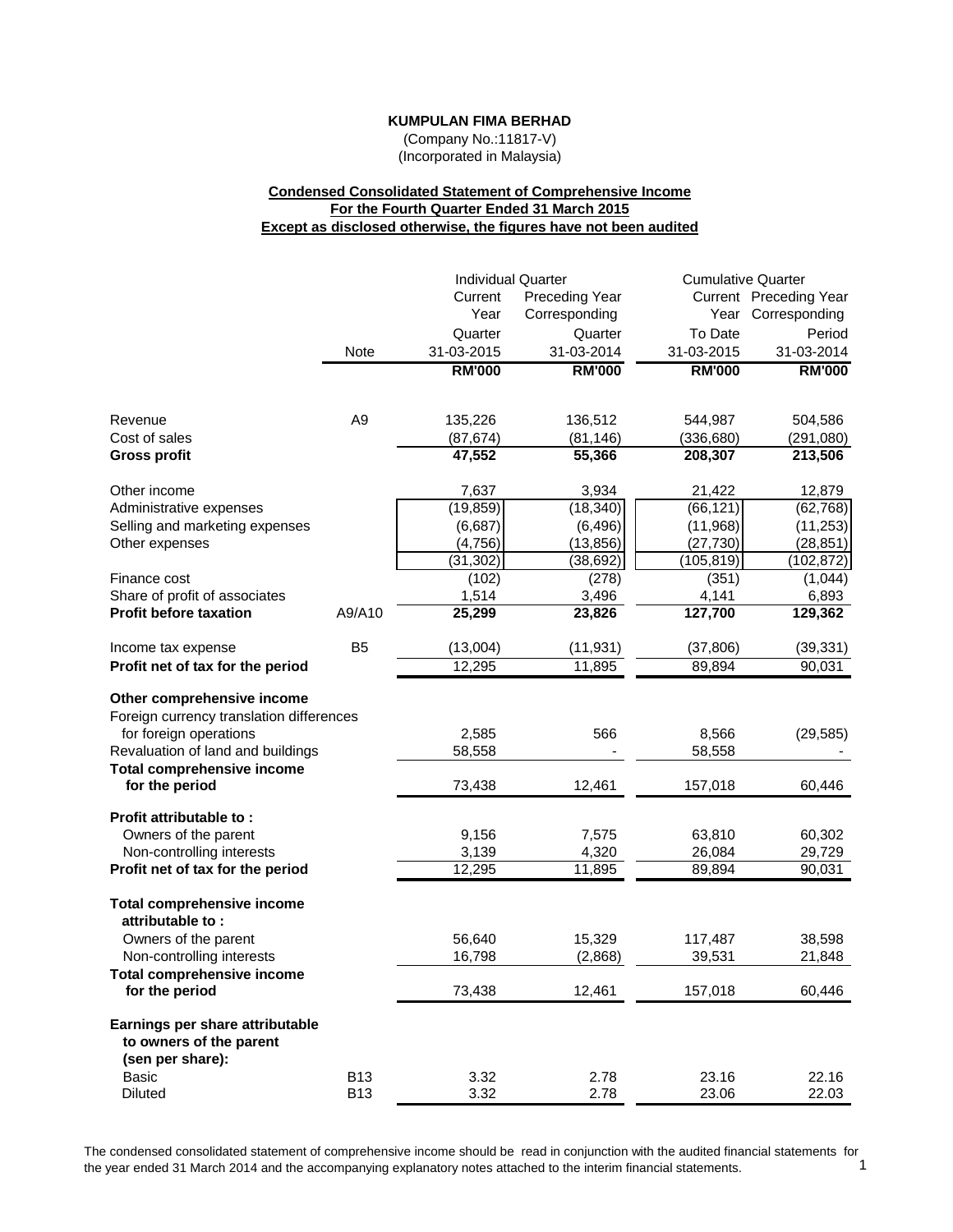(Company No.:11817-V) (Incorporated in Malaysia)

# **Condensed Consolidated Statement of Financial Position as at 31 March 2015 Except as disclosed otherwise, the figures have not been audited**

|                                                                                       |                        | As At                      |
|---------------------------------------------------------------------------------------|------------------------|----------------------------|
|                                                                                       | As At End Of           | <b>Preceding Financial</b> |
|                                                                                       | <b>Current Quarter</b> | Year Ended                 |
|                                                                                       | 31-03-2015             | 31-03-2014                 |
|                                                                                       | (Unaudited)            | (Audited)                  |
|                                                                                       | <b>RM'000</b>          | <b>RM'000</b>              |
| <b>ASSETS</b>                                                                         |                        |                            |
| <b>Non-current assets</b>                                                             |                        |                            |
| Property, plant and equipment                                                         | 323,574                | 245,986                    |
| Investment properties                                                                 | 71,857                 | 71,805                     |
| <b>Biological assets</b>                                                              | 129,399                | 119,018                    |
| Investment in associates                                                              | 45,907                 | 42,906                     |
| Deferred tax assets                                                                   | 5,563                  | 3,041                      |
| Goodwill on consolidation                                                             | 19,612                 | 13,055                     |
|                                                                                       | 595,912                | 495,811                    |
| <b>Current Assets</b>                                                                 |                        |                            |
| Inventories                                                                           | 128,729                | 109,228                    |
| Trade receivables                                                                     | 197,232                | 117,750                    |
| Other receivables                                                                     | 36,019                 | 26,190                     |
| Cash and bank balances                                                                | 233,341                | 242,798                    |
|                                                                                       | 595,321                | 495,966                    |
| <b>TOTAL ASSETS</b>                                                                   | 1,191,233              | 991,777                    |
| <b>EQUITY AND LIABILITIES</b><br>Equity attributable to equity holders of the Company |                        |                            |
| Share capital                                                                         | 276,087                | 273,497                    |
| Share premium                                                                         | 23,394                 | 21,473                     |
| Other reserves                                                                        | 117,940                | 64,916                     |
| Retained earnings                                                                     | 320,137                | 278,396                    |
|                                                                                       | 737,558                | 638,282                    |
| Non-controlling interests                                                             | 249,920                | 224,944                    |
| <b>Total equity</b>                                                                   | 987,478                | 863,226                    |
| <b>Non-current liabilities</b>                                                        |                        |                            |
| Long term borrowings                                                                  | 2,092                  |                            |
| Retirement benefit obligations                                                        | 1,634                  | 1,465                      |
| Deferred tax liabilities                                                              | 40,338                 | 20,830                     |
|                                                                                       | 44,064                 | 22,295                     |
| <b>Current Liabilities</b>                                                            |                        |                            |
| Short term borrowings                                                                 | 5,944                  | 6,195                      |
| Trade payables                                                                        | 93,241                 | 50,356                     |
| Other payables                                                                        | 53,279                 | 44,864                     |
| Tax payable                                                                           | 7,227                  | 4,841                      |
|                                                                                       | 159,691                | 106,256                    |
| <b>Total liabilities</b>                                                              | 203,755                | 128,551                    |
| <b>TOTAL EQUITY AND LIABILITIES</b>                                                   | 1,191,233              | 991,777                    |
|                                                                                       |                        |                            |
| Net assets per share (RM)                                                             | 2.67                   | 2.33                       |

The condensed consolidated statement of financial position should be read in conjunction with the audited financial statements for the vear ended 31 March 2014 and the accompanying explanatory notes attached to the interim year ended 31 March 2014 and the accompanying explanatory notes attached to the interim financial statements. 2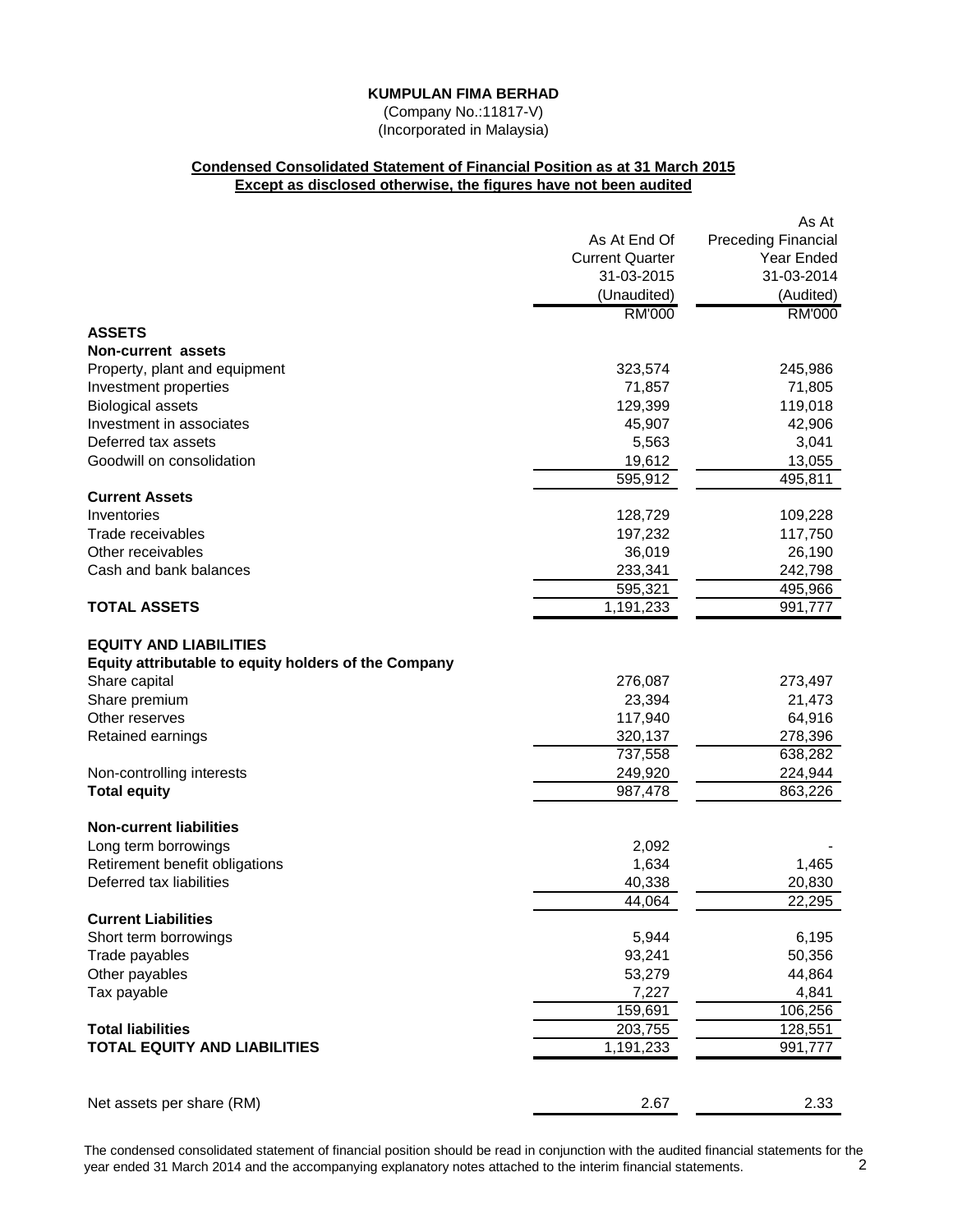(Company No.:11817-V) (Incorporated in Malaysia)

#### **Condensed Consolidated Statements of Changes in Equity For the Fourth Quarter Ended 31 March 2015 Except as disclosed otherwise, the figures have not been audited**

|                                                                                                          |                                   |                                   |                                  |                                                      | Non-distributable                   |                                                                                       |                                                                |                                                 | <b>Distributable</b>                |                                |                                                   |                                         |
|----------------------------------------------------------------------------------------------------------|-----------------------------------|-----------------------------------|----------------------------------|------------------------------------------------------|-------------------------------------|---------------------------------------------------------------------------------------|----------------------------------------------------------------|-------------------------------------------------|-------------------------------------|--------------------------------|---------------------------------------------------|-----------------------------------------|
| Group                                                                                                    | Share<br>capital<br><b>RM'000</b> | Share<br>premium<br><b>RM'000</b> | <b>Reserves</b><br><b>RM'000</b> | <b>Other</b> Revaluation<br>reserve<br><b>RM'000</b> | Capital<br>reserve<br><b>RM'000</b> | Capital<br>reserve<br>arising from<br>bonus issue in<br>subsidiaries<br><b>RM'000</b> | <b>Employee</b><br>share<br>option<br>reserve<br><b>RM'000</b> | Foreign<br>exchange<br>reserve<br><b>RM'000</b> | Retained<br>profit<br><b>RM'000</b> | <b>Total</b><br><b>RM'000</b>  | Non-<br>controlling<br>interests<br><b>RM'000</b> | <b>Total</b><br>equity<br><b>RM'000</b> |
|                                                                                                          |                                   |                                   |                                  |                                                      |                                     |                                                                                       |                                                                |                                                 |                                     |                                |                                                   |                                         |
| At 1-4-2014<br>Profit for the period<br>Other comprehensive profit                                       | 273,497                           | 21,473                            | 64,916<br>8,566                  | 43,313                                               | 437                                 | 26,758                                                                                | 5,224                                                          | (10, 816)<br>8,566                              | 278,396<br>63,810                   | 638,282<br>63,810<br>8,566     | 224,944<br>26,084                                 | 863,226<br>89,894<br>8,566              |
| Revaluation<br>Exercise of employee share options                                                        | 2,590                             | $\overline{\phantom{a}}$<br>1,921 | 45,048<br>(590)                  | 45,048                                               |                                     |                                                                                       | (590)                                                          |                                                 |                                     | 45,048<br>3,921                | 13,510                                            | 58,558<br>3,921                         |
| Dividend<br>Dividend paid to minority shareholders of a subsidiary                                       |                                   |                                   |                                  |                                                      |                                     |                                                                                       | $\overline{a}$                                                 |                                                 | (22,069)                            | (22,069)                       | (14, 618)                                         | (22,069)<br>(14, 618)                   |
| At 31-03-2015                                                                                            | 276,087                           | 23,394                            | 117,940                          | 88,361                                               | 437                                 | 26,758                                                                                | 4,634                                                          | (2, 250)                                        | 320,137                             | 737,558                        | 249,920                                           | 987,478                                 |
|                                                                                                          | <b>Share</b><br>capital           | Share<br>premium                  | <b>Reserves</b>                  | Other Revaluation<br>reserve                         | Capital<br>reserve                  | Capital<br>reserve<br>arising from<br>bonus issue in<br>subsidiaries                  | Employee<br>Share<br>Option<br>Reserve                         | Foreign<br>exchange<br>reserve                  | Retained<br>profit                  | Total                          | Non-<br>controlling<br>interests                  | <b>Total</b><br>equity                  |
| Group                                                                                                    | <b>RM'000</b>                     | <b>RM'000</b>                     | <b>RM'000</b>                    | <b>RM'000</b>                                        | <b>RM'000</b>                       | <b>RM'000</b>                                                                         | <b>RM'000</b>                                                  | <b>RM'000</b>                                   | <b>RM'000</b>                       | <b>RM'000</b>                  | <b>RM'000</b>                                     | <b>RM'000</b>                           |
| At 1-4-2013<br>Net profit for the year<br>Other comprehensive loss                                       | 269,987                           | 18,273                            | 87,536<br>(21, 704)              | 43,313                                               | 437                                 | 26,758                                                                                | 6,140                                                          | 10,888<br>(21, 704)                             | 237,507<br>60,302                   | 613,303<br>60,302<br>(21, 704) | 218,437<br>29,729<br>(7,881)                      | 831,740<br>90,031<br>(29, 585)          |
| Exercise of employee share options<br>Dividend<br>Dividend paid to minority shareholders of a subsidiary | 3,510                             | 3,200                             | (916)                            |                                                      |                                     |                                                                                       | (916)                                                          |                                                 | (19, 413)                           | 5,794<br>(19, 413)             | (15, 341)                                         | 5,794<br>(19, 413)<br>(15, 341)         |
| At 31-03-2014                                                                                            | 273,497                           | 21,473                            | 64.916                           | 43.313                                               | 437                                 | 26.758                                                                                | 5.224                                                          | (10, 816)                                       | 278.396                             | 638.282                        | 224.944                                           | 863,226                                 |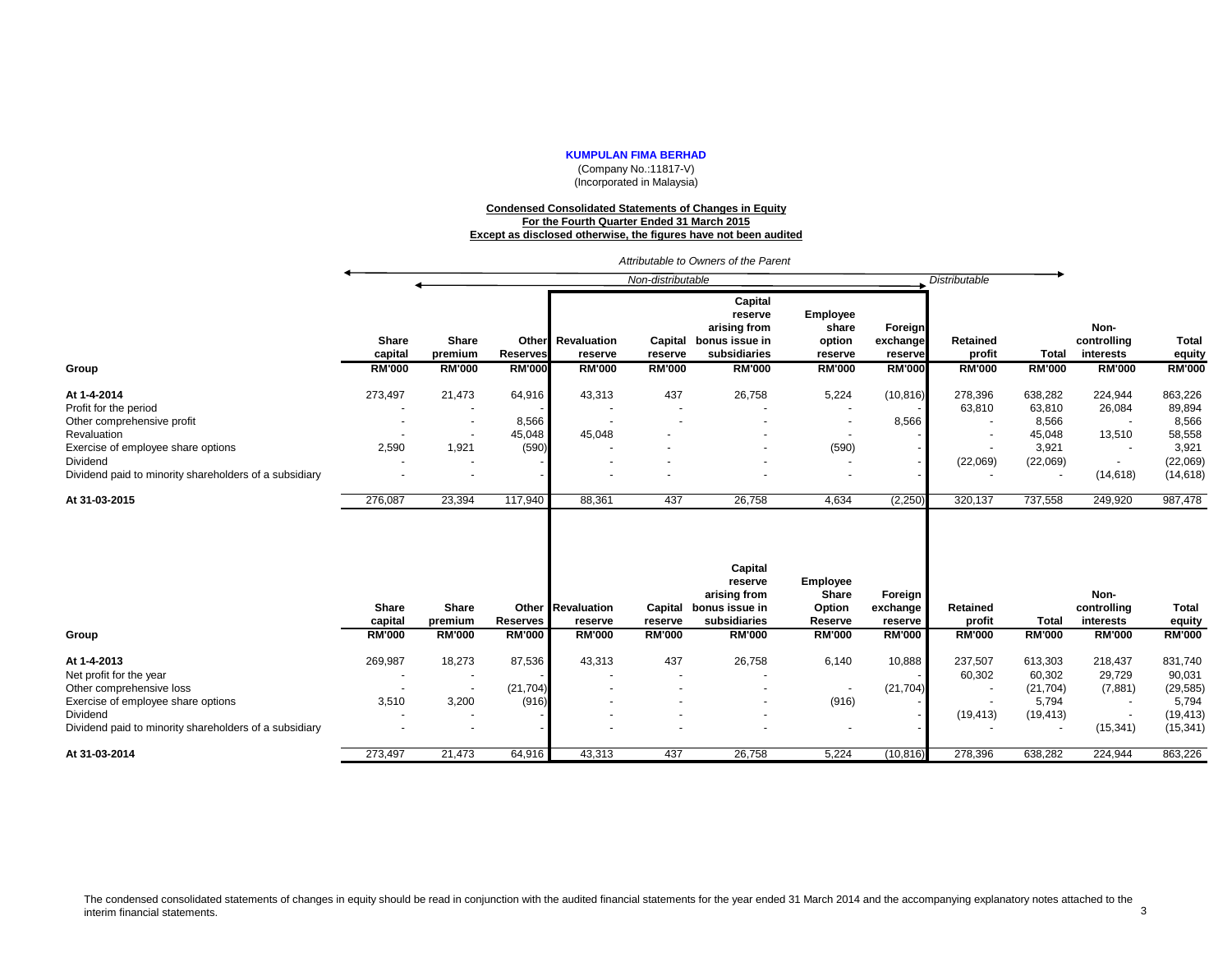(Company No.:11817-V)

(Incorporated in Malaysia)

#### **Condensed Consolidated Statement of Cash Flows for the Fourth Quarter Ended 31 March 2015 Except as disclosed otherwise, the figures have not been audited**

|                                                                                            | <sup>-</sup> To Date∶ |                  |
|--------------------------------------------------------------------------------------------|-----------------------|------------------|
|                                                                                            | 31-03-2015            | 31-03-2014       |
|                                                                                            | <b>RM'000</b>         | <b>RM'000</b>    |
|                                                                                            |                       |                  |
| <b>CASH FLOWS FROM OPERATING ACTIVITIES</b>                                                |                       |                  |
| Profit before taxation                                                                     | 127,700               | 129,362          |
| Adjustment for:                                                                            |                       |                  |
| Depreciation for property, plant and equipment                                             | 31,276                | 23,357           |
| Depreciation of investment properties                                                      | 1,591                 | 1,505            |
| Amortisation of biological assets                                                          | 4,930                 | 5,589            |
| Impairment loss on trade receivables<br>Write back of impairment loss on trade receivables | 3,311<br>(2,613)      | 1,553<br>(646)   |
| Provision for retirement benefit obligation                                                | 184                   | 258              |
| Writedown of inventories                                                                   | 408                   | 2,065            |
| Reversal of inventories written down                                                       | (640)                 | (1,826)          |
| Gain on disposal of property, plant and equipment                                          | (405)                 | (607)            |
| Gain from plantation investment compensation                                               | (811)                 | (714)            |
| Share option granted under ESOS                                                            | 504                   | 501              |
| Share of result of associates                                                              | (4, 141)              | (6,893)          |
| Interest expense                                                                           | 351                   | 1,044            |
| Interest income                                                                            | (8, 153)              | (8,225)          |
| Operating profit before working capital changes                                            | 153,492               | 146,323          |
| Increase/(decrease) in inventories                                                         | (19, 733)             | 4,097            |
| Increase in receivables                                                                    | (89,082)              | (8, 547)         |
| Increase/(decrease) in payables                                                            | 47,143                | (6, 351)         |
| Cash generated from operations                                                             | 91,820                | 135,522          |
| Interest paid                                                                              | (351)                 | (1,044)          |
| Taxes paid                                                                                 | (34, 498)             | (36, 286)        |
| Retirement benefits paid                                                                   |                       | (39)             |
| Net cash generated from operating activities                                               | 56,971                | 98,153           |
| <b>CASH FLOWS FROM INVESTING ACTIVITIES</b>                                                |                       |                  |
| Biological assets expenditure                                                              | (24, 354)             | (30, 756)        |
| Proceeds from disposal of property, plant and equipment                                    | 21                    | 610              |
| Plantation investment compensation                                                         | 1,296                 | 1,056            |
| Purchase of property, plant and equipment                                                  | (17, 327)             | (61, 440)        |
| Net dividend received from an associated company                                           | 1,140                 | 1,140            |
| Acquisition of subsidiary                                                                  | (8, 178)              |                  |
| Proceeds from finance lease oblgation                                                      | 2,480                 |                  |
| Repayment of obligation under finance lease                                                | (388)                 |                  |
| Interest received                                                                          | 8,153                 | 8,225            |
| Net cash used in investing activities                                                      | (37, 157)             | (81,165)         |
| <b>CASH FLOWS FROM FINANCING ACTIVITIES</b>                                                |                       |                  |
| Net drawdown/(repayment) of short term borrowings                                          | 1,841                 | (4,640)          |
| Proceeds from exercise of employee share scheme                                            | 3,963                 | 5,252            |
| Dividend paid                                                                              | (22,069)              | (19, 413)        |
| Dividend paid to minority shareholders of a subsidiary                                     | (14, 618)             | (15, 341)        |
| (Decrease)/increase in deposits on lien                                                    | 173                   | (6)              |
| Net cash used in financing activities                                                      | (30,710)              | (34,148)         |
| <b>NET DECREASE IN CASH AND CASH EQUIVALENTS</b>                                           | (10, 896)             | (17, 160)        |
| EFFECT ON FOREIGN EXCHANGE RATE CHANGES IN CASH                                            |                       |                  |
| <b>AND CASH EQUIVALENTS</b>                                                                | 1,612                 | (4,647)          |
| CASH AND CASH EQUIVALENTS AT BEGINNING OF                                                  |                       |                  |
| <b>FINANCIAL PERIOD</b>                                                                    | 242,625               | 264,432          |
| <b>CASH AND CASH EQUIVALENTS AT END OF FINANCIAL PERIOD</b>                                | 233,341               | 242,625          |
|                                                                                            |                       |                  |
| <b>CASH AND CASH EQUIVALENTS COMPRISE:</b>                                                 |                       |                  |
| Cash and bank balances                                                                     | 20,563                | 18,401           |
| Fixed deposits with financial institutions *                                               | 212,778<br>233,341    | 224,224          |
|                                                                                            |                       | 242,625          |
| * Fixed deposits with financial institutions comprise:<br><b>Fixed deposits</b>            |                       |                  |
| less : Deposits on lien                                                                    | 212,778               | 224,397<br>(173) |
|                                                                                            | 212,778               | 224,224          |
|                                                                                            |                       |                  |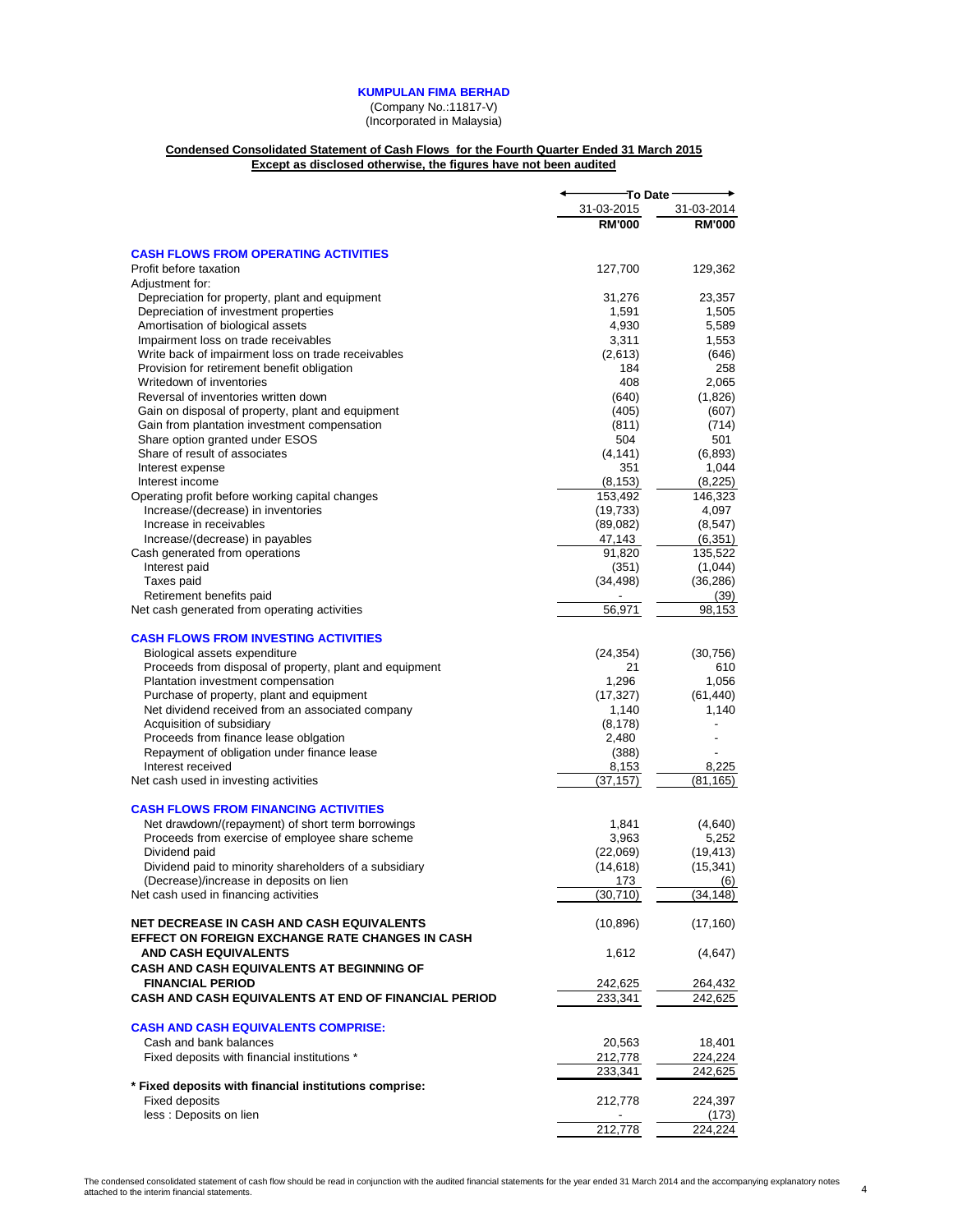- PART A FRS 134 requirements
- PART B Bursa Malaysia Securities Berhad ("Bursa Securities") Listing Requirements

# **PART A - REQUIREMENT OF FRSs**

## **A1. Accounting policies**

The interim financial statements are unaudited and have been prepared in accordance with the requirements of FRS 134: Interim Financial Reporting and paragraph 9.22 of the Listing Requirements of the Bursa Securities.

The interim financial statements should be read in conjunction with the audited financial statements for the year ended 31 March 2014. These explanatory notes attached to the interim financial statements provide an explanation of events and transactions that are significant to the understanding of the changes in the financial position and performance of the Group since the financial year ended 31 March 2014.

# **A2. Changes in accounting policies**

The significant accounting policies adopted are consistent with those of the audited financial statements for the year ended 31 March 2014 except for the adoption of the following new and revised Financial Reporting Standards ("FRS"), Amendments to FRSs and IC Interpretations.

#### **(a) Adoption of FRSs, Amendments to FRSs and IC Interpretations**

On 1 April 2014, the Group adopted the following FRSs, Amendments to FRSs, IC Interpretations and Amendments to IC Interpretations:

- Amendments to FRS 10: Consolidated Financial Statements: Investment Entities
- Amendments to FRS 12: Disclosure of Interests in Other Entities: Investment Entities
- Amendments to FRS 127 Separate Financial Statements (Investment Entities)
- Amendments to FRS 132: Financial Instruments: Presentation : Offsetting Financial Assets and Financial Liabilities
- Amendments to FRS 136: Impairment of assets Recoverable amount disclosures for non- financial assets
- Amendments to FRS 139: Financial instruments recognition and measurement : Novation of Derivatives and Continuation of Hedge Accounting
- IC Interpretation 21 : Levies

The adoption of the above FRSs, Amendments to FRS and Interpretations do not have significant impact on the financial statements of the Group for the current financial period.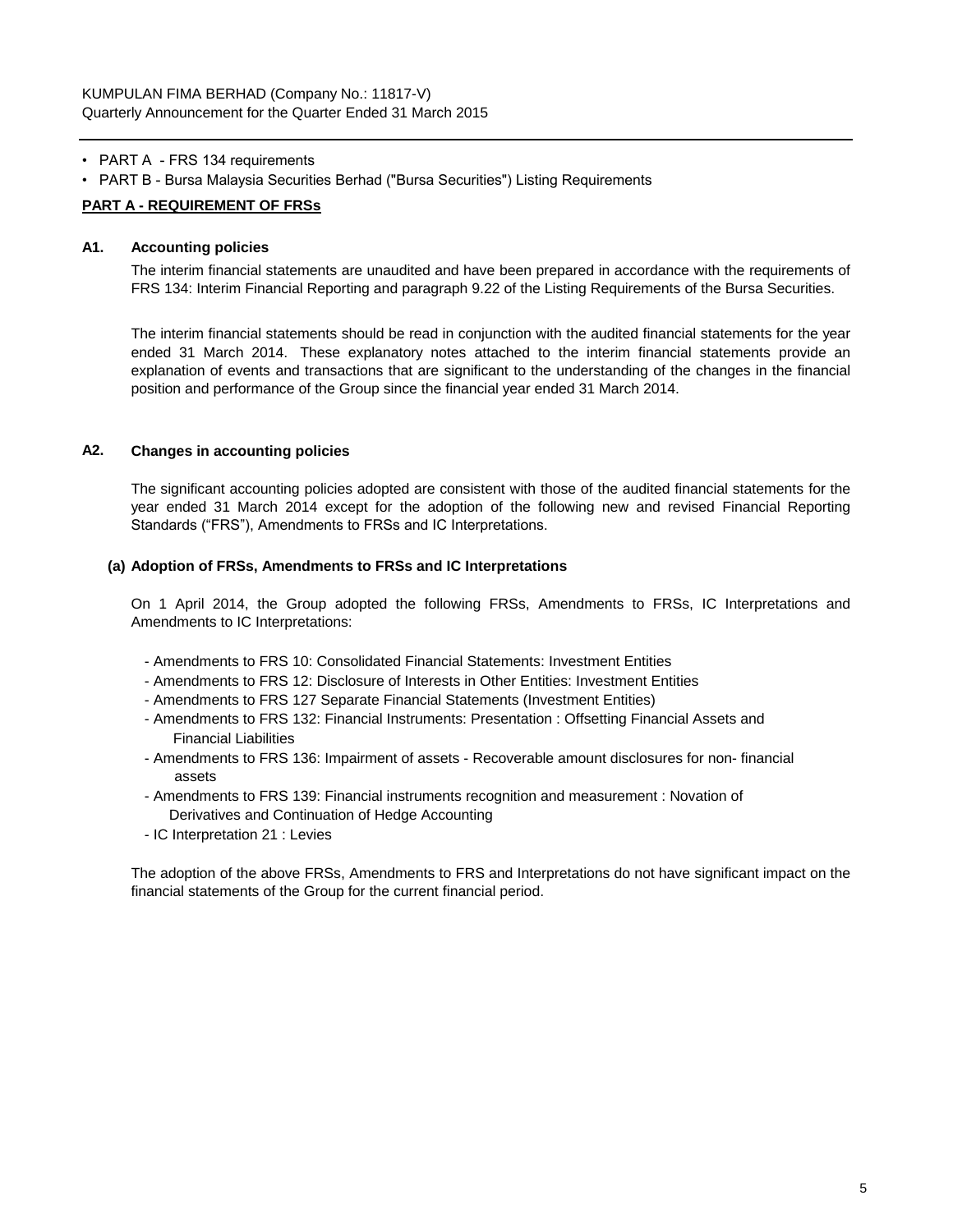# **A2. Changes in accounting policies (contd)**

## **(b) Standards and interpretations issued but not yet effective**

The Group has not early adopted the following new and amended FRS and IC Interpretations that are not yet effective:

|                                                                       | <b>Effective for annual period</b><br>beginning on or after |
|-----------------------------------------------------------------------|-------------------------------------------------------------|
| Amendments to FRS 119: Employee benefits                              |                                                             |
| - Defined Benefit Plans: Employee Contributions                       | 1 July 2014                                                 |
| Annual Improvements to FRSs 2010-2012 Cycle                           | 1 July 2014                                                 |
| Annual Improvements to FRSs 2011-2013 Cycle                           | 1 July 2014                                                 |
| Amendments to FRS 11: Accounting for Acquisition of Interests in      |                                                             |
| Joint Operations                                                      | 1 January 2016                                              |
| Amendments to FRS 16 and FRS 138: Clarification of Acceptable         |                                                             |
| Methods of Depreciation and Amortisation                              | 1 January 2016                                              |
| Amendments to FRS 116 and FRS 141: Agriculture: Bearer Plants         | 1 January 2016                                              |
| Amendments to FRS 10 and FRS 128: Sale or Contribution of Assets      |                                                             |
| between an investor and its Associate or Joint Venture                | 1 January 2016                                              |
| Amendments to FRS 127: Equity Method in Separate Financial Statements | 1 January 2016                                              |
| Amendments to FRS 101: Disclosure Initiatives                         | 1 January 2016                                              |
| Amendments FRS 10, FRS 12 and FRS 128: Investment Entities:           |                                                             |
| Applying the Consolidation Exception                                  | 1 January 2016                                              |
| FRS 14: Regulatory Deferral Accounts                                  | 1 January 2016                                              |
| FRS 15: Revenue from Contracts with Customers                         | 1 January 2017                                              |
| <b>FRS 9: Financial Instruments</b>                                   | 1 January 2018                                              |

The Group will adopt the above pronouncements when they become effective in the respective financial periods. These pronouncements are not expected to have any effect to the financial statements of the Group upon their initial application, other than for FRS 9 Financial Instruments. The Group will assess the financial implications of FRS 9 Financial Instruments when the full standard is issued.

# **(c) Malaysian Financial Reporting Standards (MFRS Framework)**

On 19 November 2011, the Malaysian Accounting Standards Board ("MASB") issued a new MASB approved accounting framework, the Malaysian Financial Reporting Standards ("MFRS Framework"). The MFRS Framework is a fully IFRS-compliant framework, equivalent to IFRSs which is mandatory for adoption by all Entities Other than Private Entities for annual periods beginning on or after 1 January 2012, with the exception for Transitioning Entities. Transitioning Entities, being entities which are subject to the application of MFRS 141 Agriculture and/or IC Interpretation 15 Agreements for the Construction of Real Estate are given an option to defer adoption of the MFRS Framework for one year. Consequently, adoption of the MFRS Framework by Transitioning Entities will be mandatory for annual periods beginning on or after 1 January 2017. Transitioning Entities also include those entities that consolidate, equity account or proportionately consolidate an entity that has chosen to continue to apply the FRS Framework for annual periods beginning on or after 1 January 2012.

Subsequent to MASB announcement on 30 June 2012, MASB had on 7 August 2013 decided to allow agriculture and real estate companies ("Transitioning Entities") to defer the adoption of the MFRS Framework for another year. MFRS will therefore be mandated for all companies for annual periods beginning on or after 1 January 2017. This decision comes after an extensive deliberation by MASB and taking into account both local and international developments affecting these standards.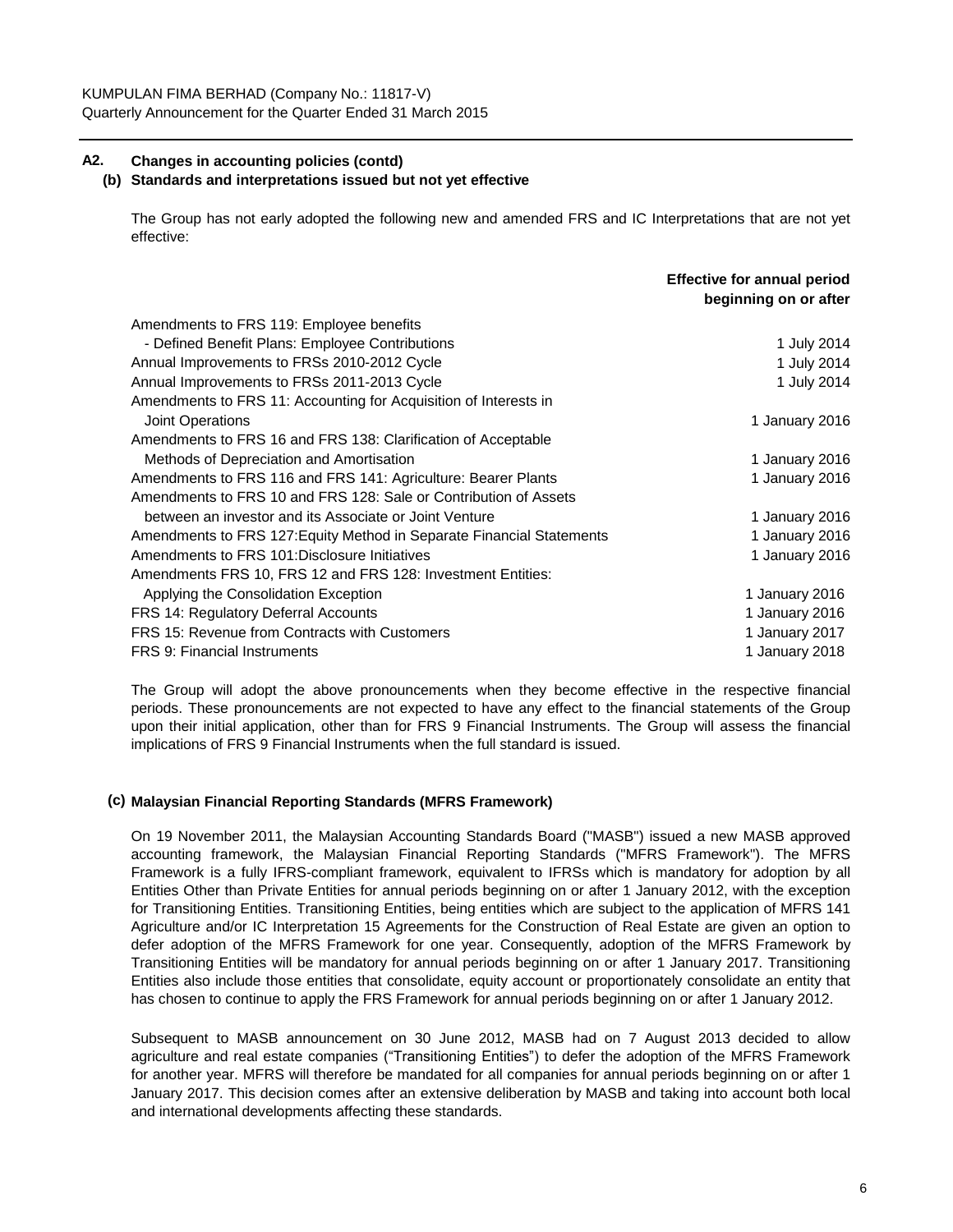## **A2. Changes in accounting policies (contd)**

## **(c) Malaysian Financial Reporting Standards (MFRS Framework) (contd)**

The Group falls within the scope definition of Transitioning Entities and have opted to defer adoption of the new MFRS Framework. Accordingly, the Group will be required to prepare financial statements using the MFRS Framework in its first MFRS interim financial statements for the quarter ending 30 June 2017. In presenting its first MFRS financial statements, the Group will be required to restate the comparative financial statements to amounts reflecting the application of MFRS Framework. The majority of the adjustments required on transition will be made, retrospectively, against opening retained profits.

Currently, the Group is in the process of assessing the gap between current Group accounting policies and the requirements of MFRS Framework and expects to be in a position to fully comply with the requirements of the MFRS Framework for the financial year ending 31 March 2018.

## **A3. Auditors' Report on Preceding Annual Financial Statements.**

The financial statements of the Group for the financial year ended 31 March 2014 were not subject to any audit qualification.

## **A4. Seasonal and cyclical factors**

The operations of the Group are not affected by any seasonal or cyclical factors other than the manufacturing segment which is affected by cyclical changes in volumes of certain products whilst the plantation segment is affected by seasonal crop production, weather conditions and fluctuating commodity prices.

## **A5. Unusual items affecting the financial statements**

There were no unusual items affecting the financial statements of the Group for the current quarter.

#### **A6. Changes in estimates**

There were no changes in estimates arising from the adoption of the new and/or revised FRSs, that would have a material effect on the current quarter's results.

#### **A7. Issuances, cancellation, repurchases, resale and repayment of debts and equity securities**

There were no issuances, cancellations, repurchases, resale and repayments of debts and equity securities for the current quarter except for the issuance of the following new ordinary shares of RM1.00 each pursuant to the Company Employees' Share Scheme.

|                     | No. of  |                 |
|---------------------|---------|-----------------|
| <b>Option price</b> | share   | Cash            |
| per share           | issued  | <b>Proceeds</b> |
| RM                  |         | RM              |
| 1.48                | 161,800 | 239,464         |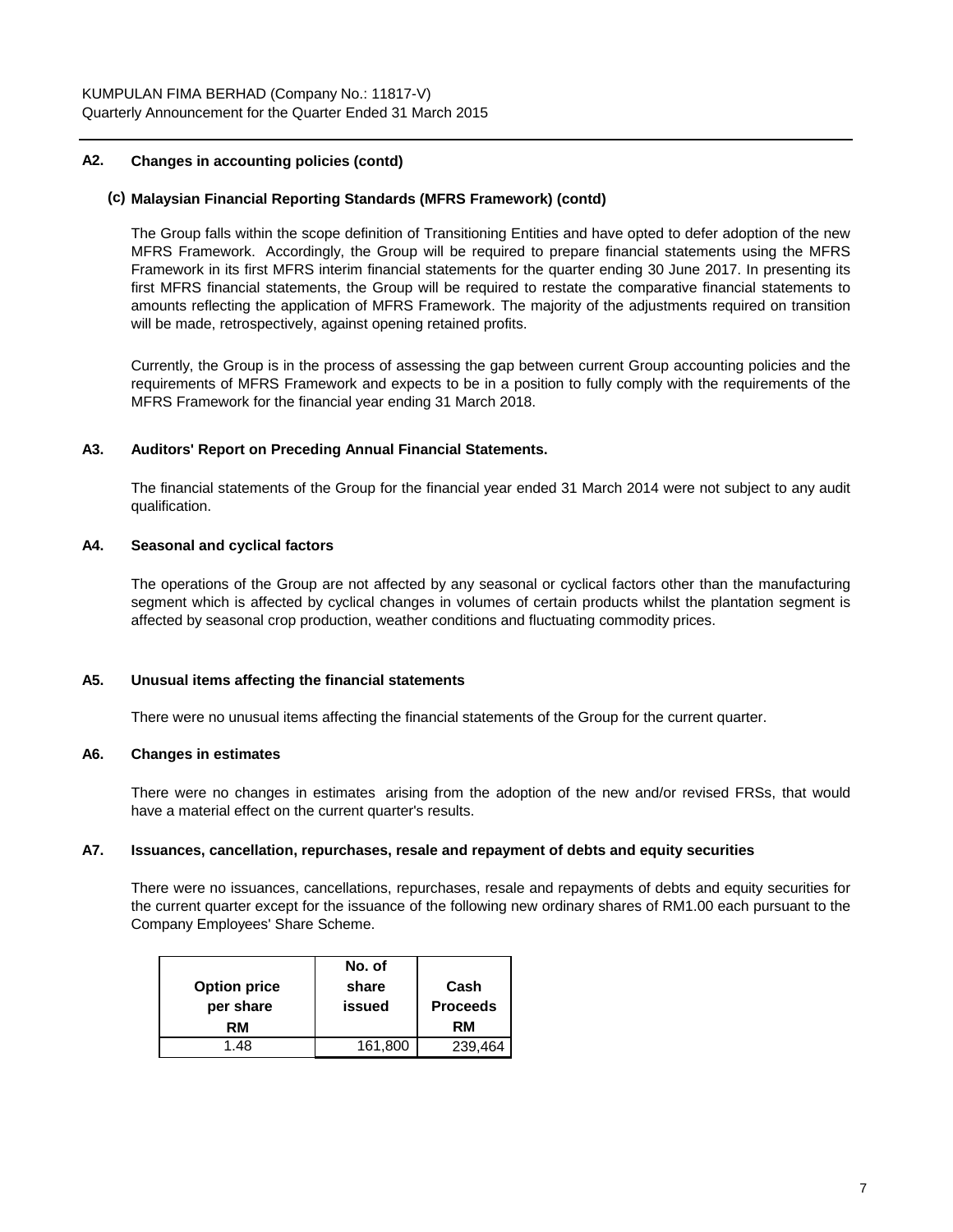## **A8. Dividend paid**

There was no dividend paid during the current quarter (Q4 2014:Nil).

#### **A9. Segmental revenue and results for business segments**

|                                    | <b>Individual Quarter</b> |               | <b>Cumulative Quarter</b> |                        |
|------------------------------------|---------------------------|---------------|---------------------------|------------------------|
|                                    | Current Preceding Year    |               |                           | Current Preceding Year |
|                                    | Year                      | Corresponding | Year                      | Corresponding          |
|                                    | Quarter                   | Quarter       | To Date                   | Period                 |
|                                    | 31-03-2015                | 31-03-2014    | 31-03-2015                | 31-03-2014             |
| <b>Revenue</b>                     | <b>RM'000</b>             | <b>RM'000</b> | <b>RM'000</b>             | <b>RM'000</b>          |
| Manufacturing*                     | 63,618                    | 58,024        | 266,479                   | 241,486                |
| <b>Plantation</b>                  | 32,813                    | 42,885        | 115,688                   | 110,480                |
| <b>Bulking</b>                     | 16,530                    | 16,778        | 66,809                    | 63,784                 |
| Food                               | 20,899                    | 17,480        | 90,963                    | 83,530                 |
| Others                             | 6,235                     | 7,999         | 18,601                    | 18,011                 |
|                                    | 140,095                   | 143,166       | 558,540                   | 517,291                |
| Elimination of inter-segment sales | (4, 869)                  | (6,654)       | (13, 553)                 | (12, 705)              |
|                                    | 135,226                   | 136,512       | 544,987                   | 504,586                |
| <b>Profit before taxation</b>      |                           |               |                           |                        |
| Manufacturing*                     | 10,759                    | 9,237         | 50,543                    | 63,392                 |
| Plantation                         | 2,682                     | 8,700         | 28,402                    | 27,332                 |
| <b>Bulking</b>                     | 8,821                     | 10,186        | 38,077                    | 37,280                 |
| Food                               | 1,490                     | (5,275)       | 7,730                     | (3, 442)               |
| <b>Others</b>                      | 33                        | (2, 518)      | (1, 193)                  | (2,093)                |
|                                    | 23,785                    | 20,330        | 123,559                   | 122,469                |
| Associated companies               | 1,514                     | 3,496         | 4,141                     | 6,893                  |
|                                    | 25,299                    | 23,826        | 127,700                   | 129,362                |

\* Production and trading of security documents.

# **A10. Profit before taxation**

The following amounts have been included in arriving at profit before taxation:

|                                        | <b>Individual Quarter</b> |                       |               | <b>Cumulative Quarter</b> |
|----------------------------------------|---------------------------|-----------------------|---------------|---------------------------|
|                                        | Current                   | <b>Preceding Year</b> | Current       | <b>Preceding Year</b>     |
|                                        | Year                      | Corresponding         | Year          | Corresponding             |
|                                        | 31-03-2015                | 31-03-2014            | 31-03-2015    | 31-03-2014                |
| Other income                           | <b>RM'000</b>             | <b>RM'000</b>         | <b>RM'000</b> | <b>RM'000</b>             |
| Interest Income                        | 2,516                     | 2,560                 | 8,153         | 8,225                     |
| Gain on disposal of property,          |                           |                       |               |                           |
| plant and equipment                    | 387                       | 269                   | 405           | 607                       |
| Gain/(loss) from plantation investment |                           |                       |               |                           |
| compensation                           | 811                       | (64)                  | 811           | 714                       |
| Share of profit from sale of coal      | 1,382                     | 666                   | 2,879         | 666                       |
| Foreign exchange gain/(loss)           | 2.494                     | (3,601)               | 7.799         | (2,356)                   |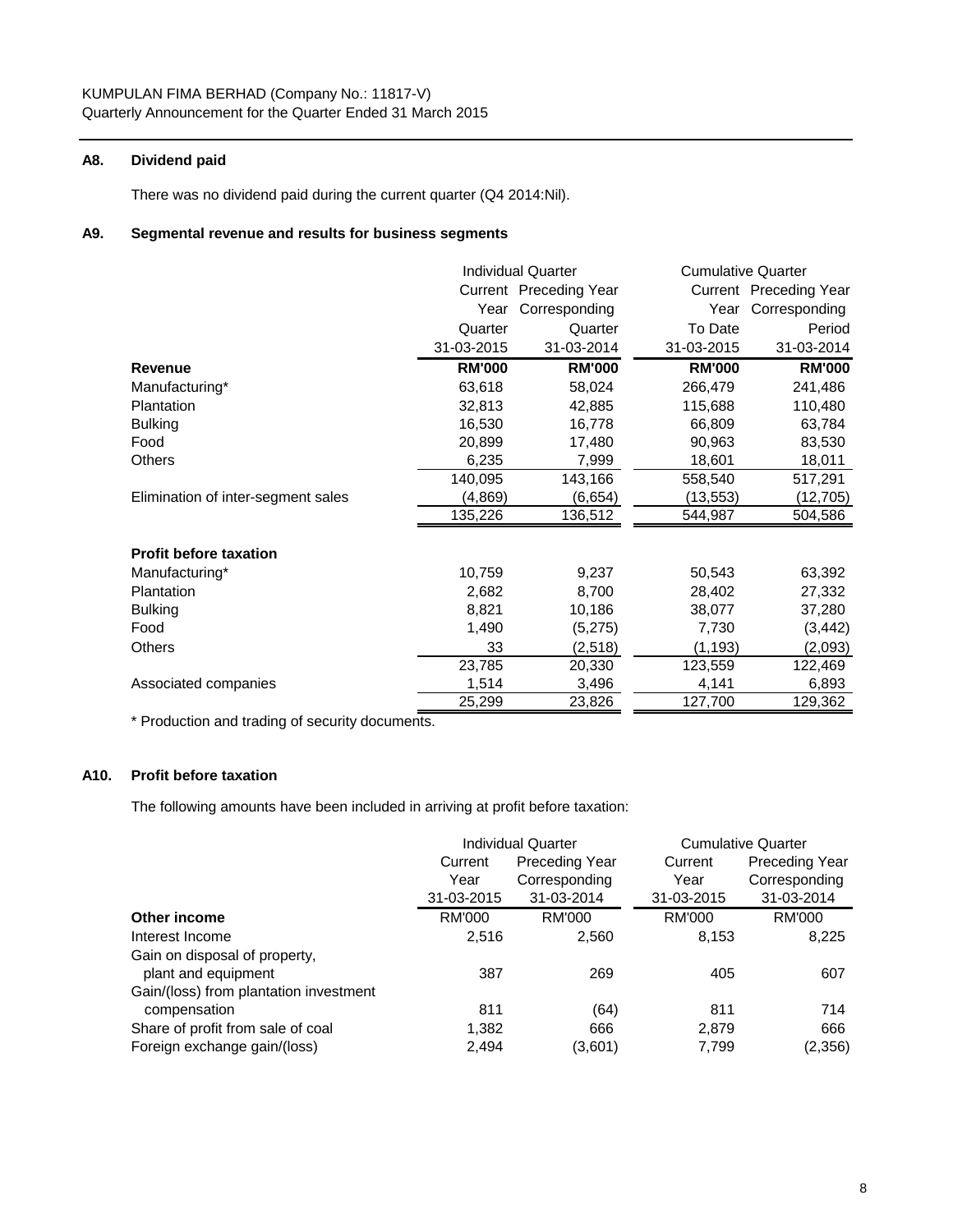# **A10. Profit before taxation (contd)**

|                                      |               | <b>Individual Quarter</b> |               | <b>Cumulative Quarter</b> |
|--------------------------------------|---------------|---------------------------|---------------|---------------------------|
|                                      | Current       | Preceding Year            | Current       | <b>Preceding Year</b>     |
|                                      | Year          | Corresponding             | Year          | Corresponding             |
|                                      | Quarter       | Quarter                   | To Date       | Period                    |
|                                      | 31-03-2015    | 31-03-2014                | 31-03-2015    | 31-03-2014                |
|                                      | <b>RM'000</b> | RM'000                    | <b>RM'000</b> | <b>RM'000</b>             |
| <b>Operating expenses</b>            |               |                           |               |                           |
| Depreciation and amortisation        | 10,155        | 9,267                     | 37,797        | 30,451                    |
| Interest expense                     | 102           | 278                       | 351           | 1,044                     |
| Impairment loss on trade             |               |                           |               |                           |
| receivables                          | 1,008         | 481                       | 3,311         | 1,553                     |
| Write back of impairment loss on     |               |                           |               |                           |
| trade receivables                    | (1,767)       | (90)                      | (2,613)       | (646)                     |
| Write down of inventories            | 242           | 1,612                     | 408           | 2,065                     |
| Reversal of inventories written down | (640)         | (1,696)                   | (640)         | (1,826)                   |
| Share options granted under ESOS     | 504           | 501                       | 504           | 501                       |

The Group does not deal in derivatives.

## **A11. Valuation of property, plant and equipment**

During the year, the carrying amounts of land and building have been revalued. The fair value of the land and building as at 31 March 2015 were based on valuation carried out by professional independent valuers. The valuation is subject to review by the auditors of the Company.

## **A12. Subsequent material events**

There were no material events subsequent to the end of the current quarter.

#### **A13. Inventories**

During the quarter, there was no significant write-down or write-back of inventories except as disclosed in Note A10 as above.

#### **A14. Changes in the composition of the Group**

There were no changes in the composition of the Group for the financial period to date including business combinations, acquisition or disposal of subsidiaries and long term investments, restructuring and discontinued operations except as disclosed in Note B8.

## **A15. Changes in contingent liabilities**

There were no additional contingent liabilities during the current quarter, except as disclosed in Note B11 herein.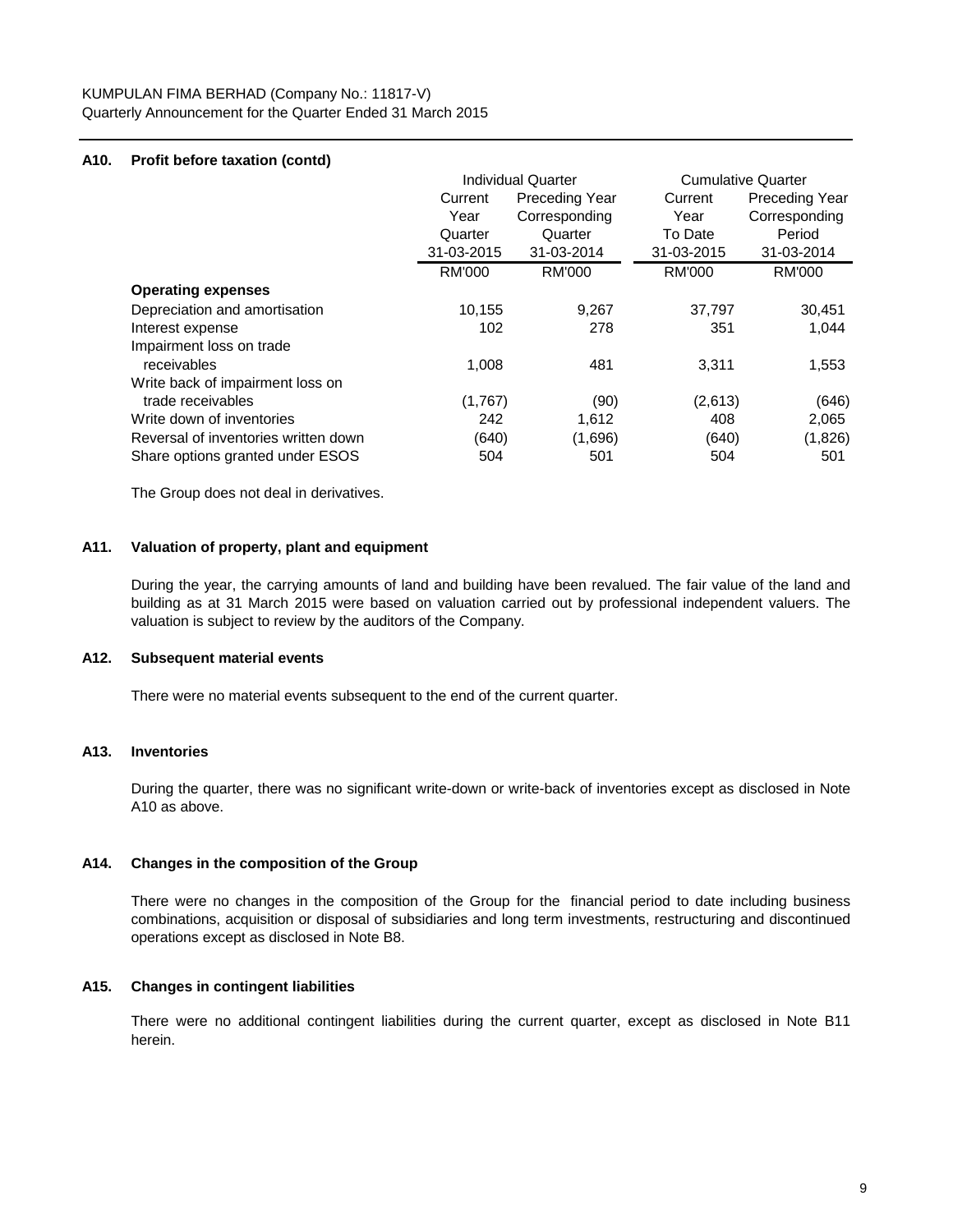## **A16. Significant acquisition of property, plant and equipment**

For the current quarter under review the Group's acquisitions of property, plant and equipment are as follows :

|                                   | <b>Current Year</b> |
|-----------------------------------|---------------------|
|                                   | To Date             |
|                                   | RM'000              |
| Plant and equipment               | 4.977               |
| <b>Vehicles</b>                   | 2,651               |
| Land and Buildings                | 6,043               |
| Furniture, fittings and computers | 3,656               |
|                                   | 17.327              |

## **A17. Capital commitments**

The amount of commitments not provided for in the interim financial statements as at 31 March 2015 were as follows:

|                                                       | <b>Current Year</b> |
|-------------------------------------------------------|---------------------|
|                                                       | To Date             |
|                                                       | RM'000              |
| Property, plant and equipment                         |                     |
| Approved and contracted for                           | 10,482              |
| Approved but not contracted for                       | 44,195              |
| Share of capital commitments of associated companies: |                     |
| Property, plant and equipment                         |                     |
| Approved and contracted for                           | 39                  |

## **A18. Related party transactions**

The Group's related party transactions during the financial period were as follows:

|                                              | Transacting                                              |                                             | Nature of                                  |         |
|----------------------------------------------|----------------------------------------------------------|---------------------------------------------|--------------------------------------------|---------|
| KFB and its subsidiaries                     | parties                                                  | Relationship                                | transactions                               | RM'000  |
| Kumpulan Fima Berhad                         | <b>BHR Enterprise</b><br>Sdn Bhd                         | Common<br>Shareholders/<br><b>Directors</b> | Advisory<br>services                       | (120)   |
| Fima Corporation Berhad                      | <b>Nationwide Express</b><br><b>Courier Services Bhd</b> | Common<br>Shareholders/<br>Directors        | Rental income                              | 78      |
| Fima Corporation Berhad                      | <b>TD Technologies</b><br>Sdn. Bhd.                      | Common<br>Directors                         | Purchase made-<br>Software rental          | (71)    |
| PT Nunukan Jaya Lestari                      | <b>PT Pohon Emas</b><br>Lestari                          | Common<br>Shareholders/<br><b>Directors</b> | Purchase of fresh<br>fruit bunches         | (8,359) |
| Percetakan Keselamatan<br>Nasional Sdn. Bhd. | Fima Instanco Sdn. Bhd.                                  | Common<br>Shareholders/<br>Directors        | Rental income                              | 120     |
| Percetakan Keselamatan<br>Nasional Sdn. Bhd. | Nationwide Express<br><b>Courier Services Bhd</b>        | Common<br>Shareholders/<br>Directors        | Purchase<br>made -<br>delivery<br>services | (131)   |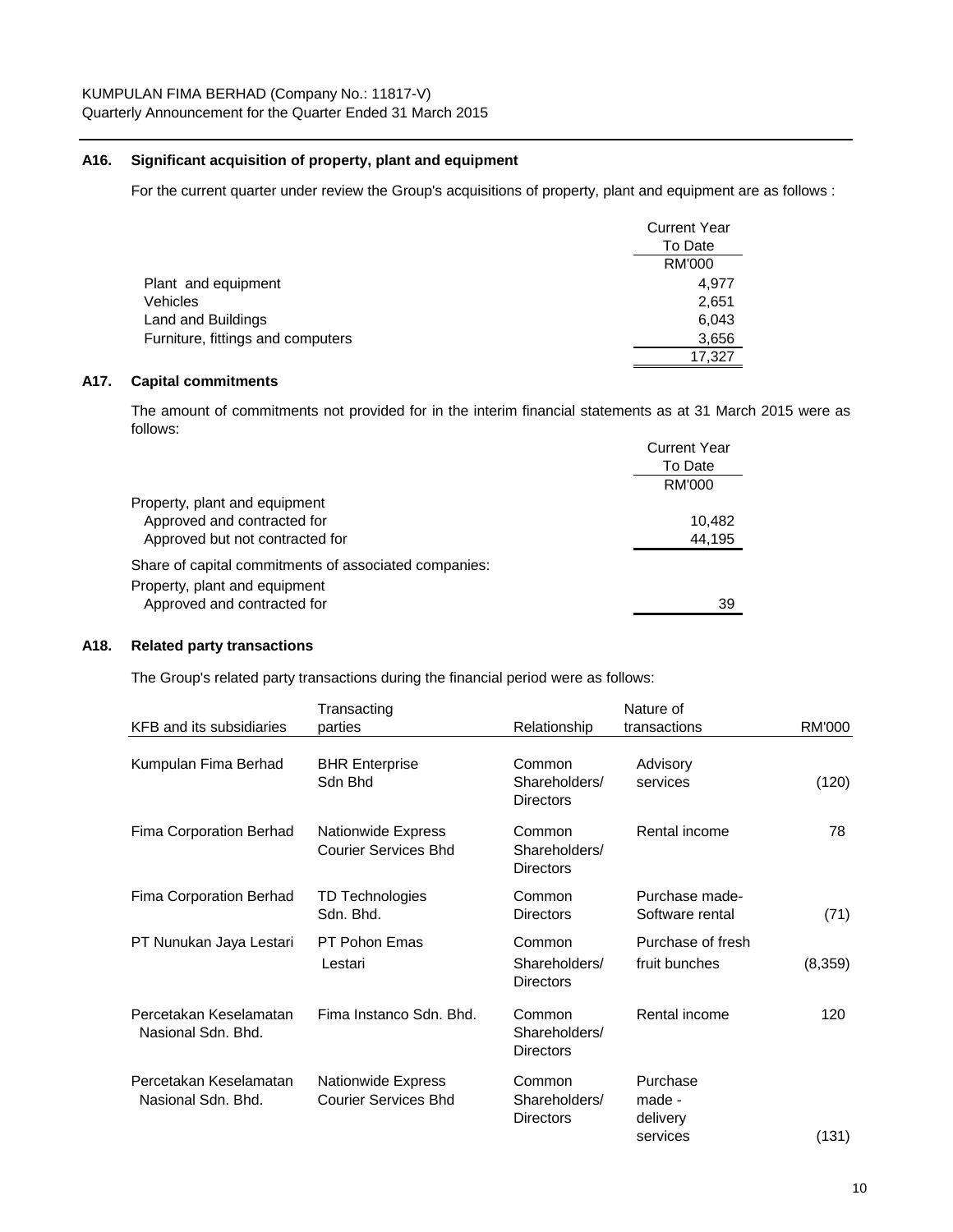## **PART B - BURSA SECURITIES LISTING REQUIREMENTS**

#### **B1. Review of performance**

#### **Group Performance**

|                   | Current | <b>Previous</b> |          |       |
|-------------------|---------|-----------------|----------|-------|
| (RM Million)      | YTD     | YTD             | Variance | %     |
| Revenue           | 544.99  | 504.59          | 40.40    | 8.0   |
| Profit Before Tax | 127.70  | 129.36          | (1.66)   | (1.3) |

Group revenue for the year ended 31 March 2015 increased to RM544.99 million as compared to RM504.59 million recorded in the previous corresponding period. The increase of RM40.40 million (8%) was attributed to the higher revenue generated by all divisions.

Profit before tax ("PBT") decreased by RM1.66 million to RM127.70 million from last year, due to lower PBT recorded by manufacturing division.

The performance of each business division is as follows:

#### **Manufacturing Division**

|                          | <b>Current</b> | <b>Previous</b> |          |        |
|--------------------------|----------------|-----------------|----------|--------|
| (RM Million)             | YTD            | YTD             | Variance | %      |
| Revenue                  | 266.48         | 241.49          | 24.99    | 10.3   |
| <b>Profit Before Tax</b> | 50.54          | 63.39           | (12.85)  | (20.3) |

Revenue from **Manufacturing Division** increased by 10.3% to RM266.48 million from RM241.49 million recorded last year, driven by higher sales volume of certain documents. However, PBT decreased by 12.85% to RM50.54 million from RM63.39 million posted last year due to less favourable sales mix.

#### **Plantation Division**

| <b>Current</b> | <b>Previous</b> |          |        |
|----------------|-----------------|----------|--------|
| <b>YTD</b>     | <b>YTD</b>      | Variance | ℅      |
|                |                 |          |        |
|                |                 |          |        |
| 103.33         | 91.89           | 11.44    | 12.4   |
| 3.77           | 10.88           | (7.11)   | (65.3) |
|                |                 |          |        |
| 8.59           | 7.71            | 0.88     | 11.4   |
| 115.69         | 110.48          | 5.21     | 4.7    |
|                |                 |          |        |
| 28.4           | 27.3            | 1.07     | 3.9    |
|                |                 |          |        |
| 45,350         | 44,215          | 1,135    | 2.6    |
| 1,104          | 3,125           | (2,021)  | (64.7) |
|                |                 |          |        |
|                |                 |          |        |
| 2,207          | 2,068           | 139      | 6.7    |
| 3,411          | 2,737           | 674      | 24.6   |
|                |                 |          |        |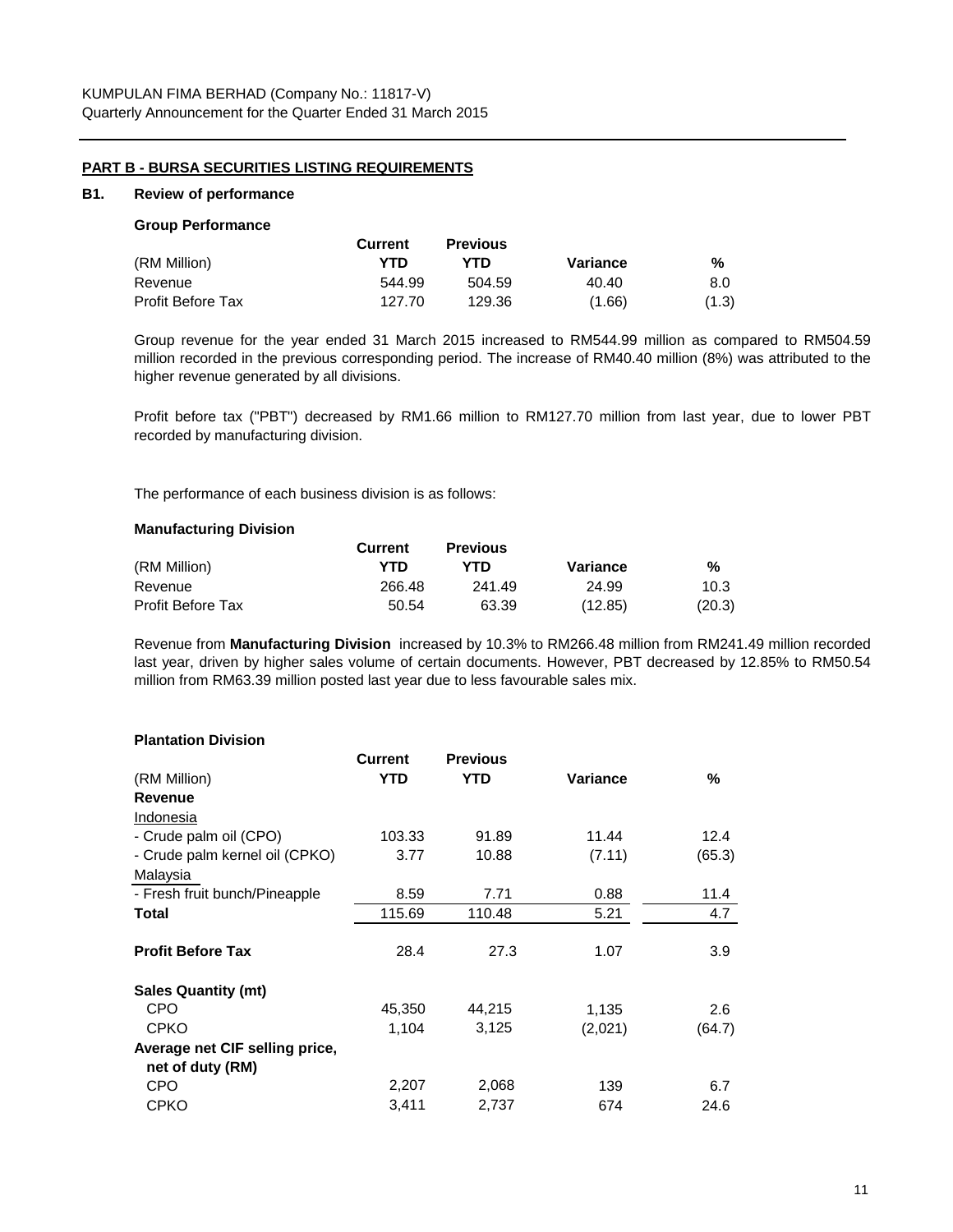# **B1. Review of performance (contd) Plantation Division (contd)**

Revenue from **Plantation Division** grew by 4.7% to RM115.69 million compared to the corresponding period last year due to higher sales volume and average selling price of CPO. The division registered a PBT of RM28.4 million, 3.9% higher over the same period last year.

# **Bulking Division**

|                   | Current | <b>Previous</b> |          |     |
|-------------------|---------|-----------------|----------|-----|
| (RM Million)      | YTD     | YTD             | Variance | %   |
| Revenue           | 66.81   | 63.78           | 3.03     | 4.8 |
| Profit Before Tax | 38.08   | 37.28           | 0.80     | 2.1 |

**Bulking Division's** revenue of RM66.81 million is 4.8% higher compared to last year's of RM63.78 million primarily as a result of higher contributions from the base oil, oleo chemical and industrial chemical segments. In line with the increase in revenue, the division's PBT increased by RM0.80 million (2.1%) to RM38.08 million.

# **Food Division**

|                        | <b>Current</b> | <b>Previous</b> |          |        |
|------------------------|----------------|-----------------|----------|--------|
| (RM Million)           | <b>YTD</b>     | <b>YTD</b>      | Variance | %      |
| Revenue                |                |                 |          |        |
| Papua New Guinea (PNG) | 85.17          | 75.21           | 9.96     | 13.2   |
| Malaysia               | 5.79           | 8.32            | (2.53)   | (30.4) |
|                        | 90.96          | 83.53           | 7.43     | 8.9    |
| Profit Before Tax      | 7.73           | (3.44)          | 11.17    | 324.7  |

**Food Division** posted an increase in revenue to RM90.96 million compared to RM83.53 million recorded in the same period last year. The increase in revenue was mainly due to the increase in the average selling price and strengthen of local currency, Kina against USD. Correspondingly, PBT for the current quarter rose by RM11.17 million as compared to same period last year.

# **B2. Comparison with preceding quarter's results**

#### **Group Performance**

|                   | OTR 4   | OTR <sub>3</sub> |          |        |
|-------------------|---------|------------------|----------|--------|
| (RM Million)      | FY 2015 | FY 2015          | Variance | %      |
| Revenue           | 135.23  | 151.26           | (16.03)  | (10.6) |
| Profit Before Tax | 25.30   | 38.84            | (13.54)  | (34.9) |

The Group's revenue decreased by 10.6% or RM16.03 million to RM135.23 million compared to the preceding quarter, as a result of the lower revenue recorded by manufacturing, food and bulking divisions.

PBT also decreased by RM13.54 million to RM25.30 million as compared to RM38.84 million recorded in the preceding quarter in line with the decrease in revenue by the 3 divisions.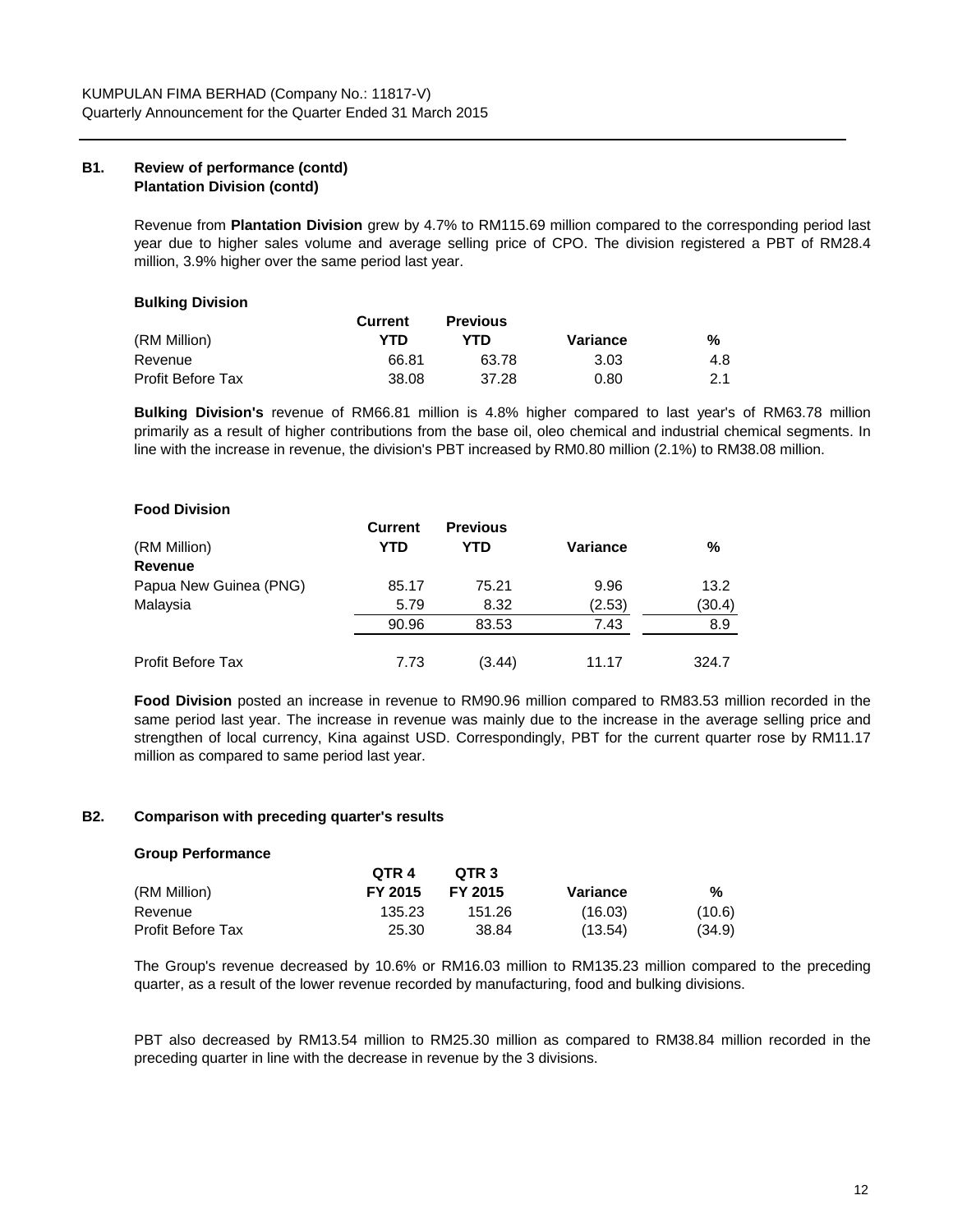## **B2. Comparison with preceding quarter's results (contd)**

The performance of each business division is as follows:

| Manufacturing Division |         |                  |          |        |
|------------------------|---------|------------------|----------|--------|
|                        | QTR 4   | OTR <sub>3</sub> |          |        |
| (RM Million)           | FY 2015 | FY 2015          | Variance | %      |
| Revenue                | 63.62   | 74.53            | (10.91)  | (14.6) |
| Profit Before Tax      | 10.76   | 13.91            | (3.1)    | (22.6) |

**Manufacturing Division's** revenue for the quarter under review decreased by RM10.91 million (14.6%) from the preceding quarter. On the back of lower revenue and less favourable sales mix, PBT decreased by RM3.1 million to RM10.76 million for the current quarter.

| <b>Plantation Division</b> |  |
|----------------------------|--|
|----------------------------|--|

**Manufacturing Division**

|                                | QTR <sub>4</sub> | QTR <sub>3</sub> |                 |        |
|--------------------------------|------------------|------------------|-----------------|--------|
| (RM Million)                   | FY 2015          | FY 2015          | <b>Variance</b> | $\%$   |
| Revenue                        |                  |                  |                 |        |
| Indonesia                      |                  |                  |                 |        |
| - CPO                          | 27.16            | 29.57            | (2.41)          | (8.2)  |
| - CPKO                         | 3.77             |                  | 3.77            |        |
| Malaysia                       |                  |                  |                 |        |
| - Fresh fruit bunch/Pineapple  | 1.88             | 2.03             | (0.15)          | (7.4)  |
| Total                          | 32.81            | 31.60            | 1.21            | 3.8    |
| <b>Profit Before Tax</b>       | 2.68             | 9.11             | (6.43)          | (70.6) |
| <b>Sales Quantity (mt)</b>     |                  |                  |                 |        |
| <b>CPO</b>                     | 12,015           | 11,236           | 779             | 6.9    |
| <b>CPKO</b>                    | 1,104            |                  | 1,104           |        |
| Average net CIF selling price, |                  |                  |                 |        |
| net of duty (RM)               |                  |                  |                 |        |
| <b>CPO</b>                     | 2,260            | 2,357            | (97)            | (4.1)  |
| <b>CPKO</b>                    | 3,411            |                  | 3,411           |        |

**Plantation Divisions'** revenue for the quarter under review of RM32.81 million was RM1.21 million higher than the preceding quarter due to sales of CPKO and higher volume of CPO sold albeit at a lower average selling price. PBT decreased by 70.6% mainly due to higher indirect cost.

#### **Bulking Division**

|                   | OTR <sub>4</sub> | OTR <sub>3</sub> |          |        |
|-------------------|------------------|------------------|----------|--------|
| (RM Million)      | FY 2015          | FY 2015          | Variance | %      |
| Revenue           | 16.53            | 17.97            | (1.44)   | (8.0)  |
| Profit Before Tax | 8.82             | 10.92            | (2.10)   | (19.2) |

Revenue from **Bulking Division** of RM16.53 million was 8.0% lower than the preceding quarter. The decrease in results was due to lower revenue generated by the base oil and oleo chemical segments. In line with the decrease in revenue, PBT fell 19.2% to RM8.82 million over the preceeding quarter.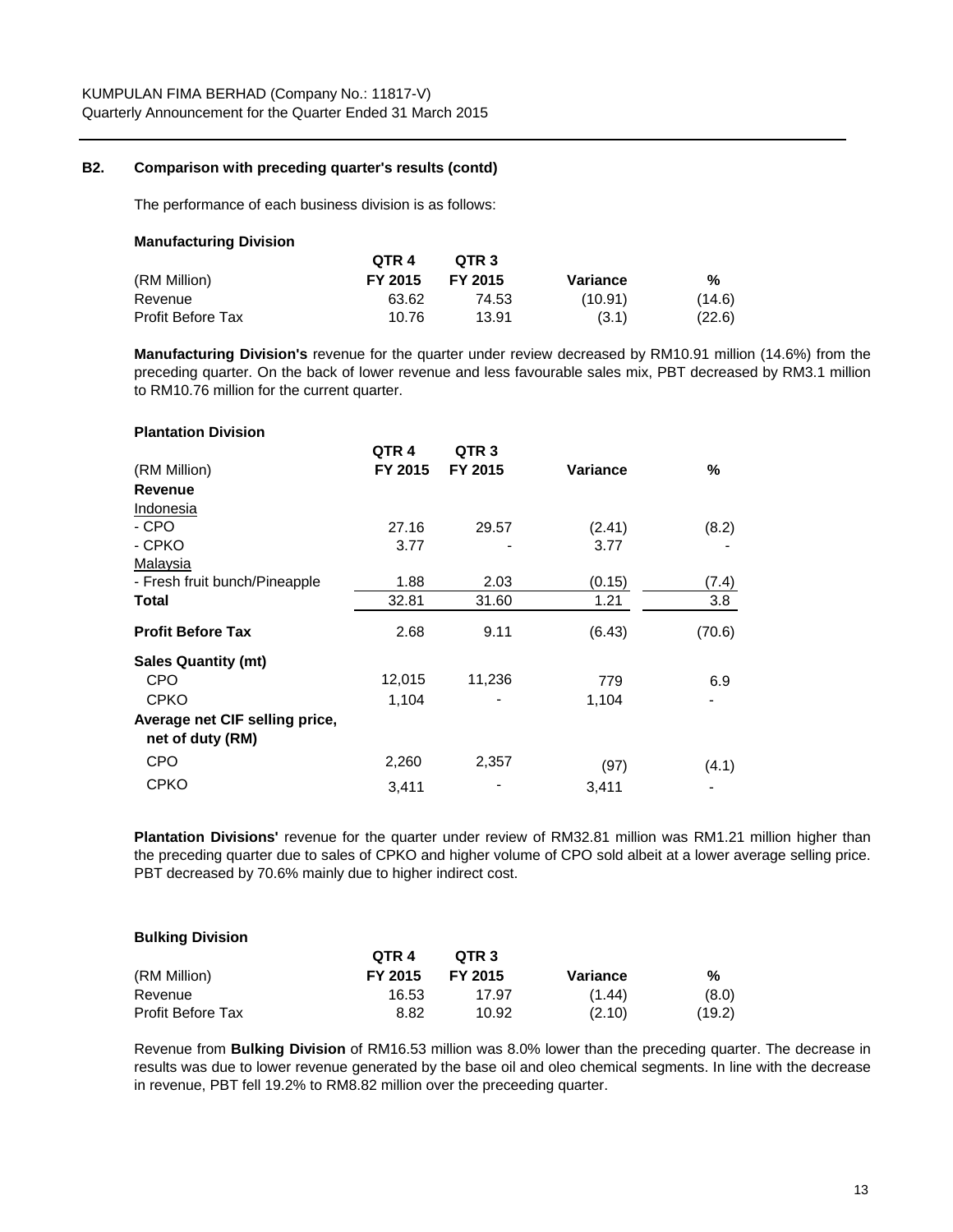## **B2. Comparison with preceding quarter's results (contd)**

| <b>Food Division</b> |                  |                  |                 |        |
|----------------------|------------------|------------------|-----------------|--------|
|                      | QTR <sub>4</sub> | QTR <sub>3</sub> |                 |        |
| (RM Million)         | FY 2015          | FY 2015          | <b>Variance</b> | %      |
| Revenue              |                  |                  |                 |        |
| PNG                  | 19.53            | 24.29            | (4.76)          | (19.6) |
| Malaysia             | 1.37             | 1.51             | (0.14)          | (9.3)  |
|                      | 20.90            | 25.80            | (4.90)          | (19.0) |
| Profit Before Tax    | 1.50             | 2.60             | (1.10)          | (42.3) |

Revenue from **Food Division** decreased by RM4.90 million (19%) to RM20.90 million as compared to the preceding quarter. The division registered a PBT of RM1.50 million, 42.3% lower compared to the preceeding quarter.

#### **B3. Prospects**

The Directors expect the performance of the Group to be satisfactory for the next financial year ending 31 March 2016. The prospect of each business division for the next financial year is as follows:

The **Manufacturing Division** outlook for the next financial year continues to remain satisfactory.

The prospect for **Plantation Division** is very much dependent on global commodity prices. Based on the current prices of palm oil products supported with the average yield, the outlook for this division continues to remain satisfactory.

**Bulking Division.** The prospect for the remaining period was expected to remain challenging with the anticipated variation in the Malaysia Derivatives Exchange's (MDEX) Edible Oil tender and transhipment businesses. This arises from the differential export duty structure between Malaysia and Indonesia. The anticipated increase in transhipment activities in base oil and import of industrial chemical products would be offset against the anticipated reduction in edible oil throughput. The storage utilisation rate is expected to be challenging for the next financial year. The division is looking to secure more long term contracts with customers and handling higher margin products.

**Food Division** faces tough and challenging market conditions particularly in Papua New Guinea where the division's main operation is located, amidst increased competition from the influx of cheaper imported products. The division will continue to concentrate on productivity, margin improvements and cost control.

## **B4. Explanatory notes on variances with profit forecasts or profit guarantees**

The Group did not issue any profit forecast and/or profit guarantee to the public.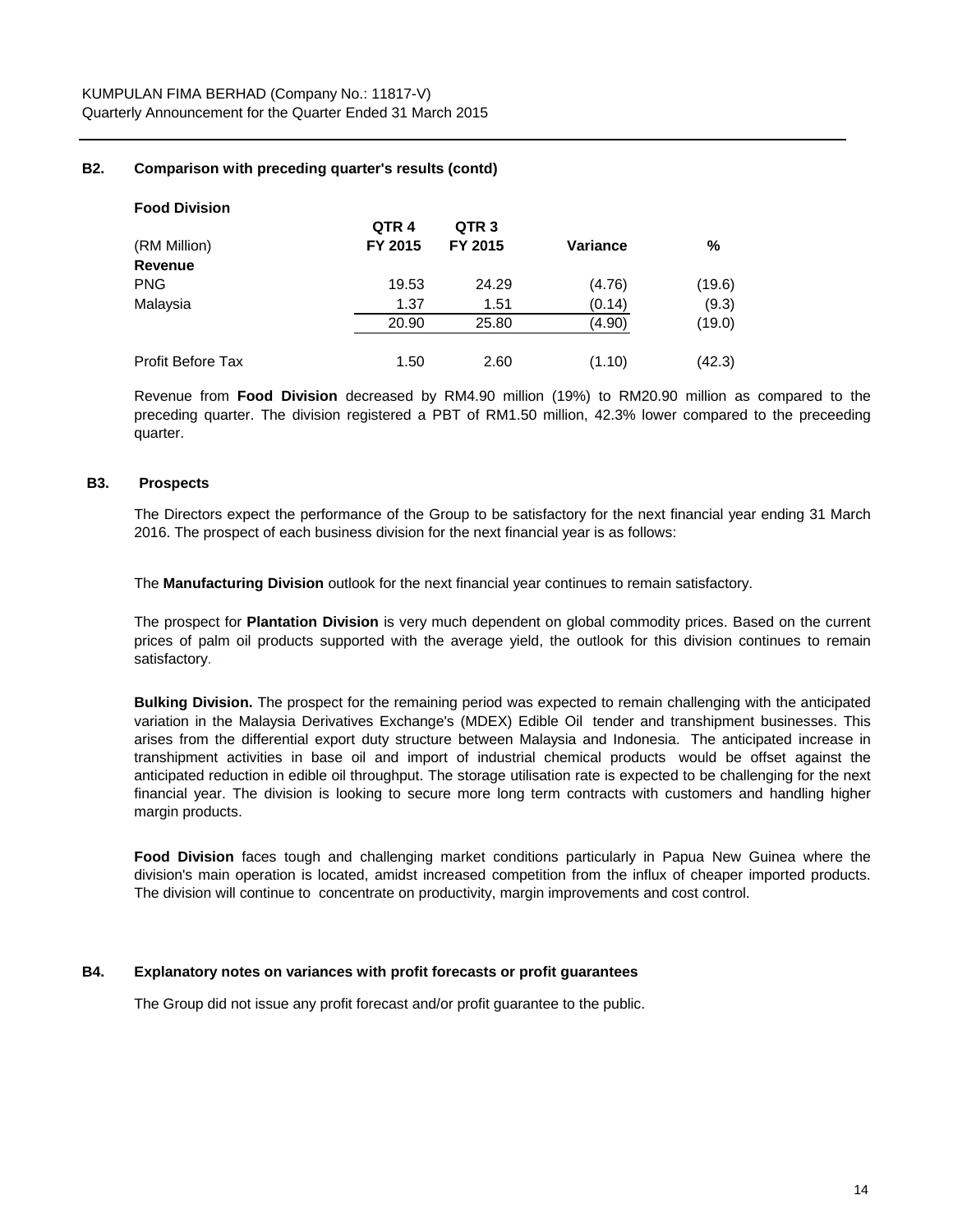## **B5. Taxation**

Taxation comprises the following:

|                                      |               | Individual Quarter     |               | <b>Cumulative Quarter</b>     |  |
|--------------------------------------|---------------|------------------------|---------------|-------------------------------|--|
|                                      |               | Current Preceding Year |               | <b>Current Preceding Year</b> |  |
|                                      | Year          | Corresponding          | Year          | Corresponding                 |  |
|                                      | Quarter       | Quarter                | To Date       | Period                        |  |
|                                      | 31-03-2015    | 31-03-2014             | 31-03-2015    | 31-03-2014                    |  |
|                                      | <b>RM'000</b> | <b>RM'000</b>          | <b>RM'000</b> | <b>RM'000</b>                 |  |
| Income tax:                          |               |                        |               |                               |  |
| Current year                         | 11,623        | 7,503                  | 36,715        | 34,903                        |  |
| Under/(Over) provision in prior year | 4,145         | (3)                    | 3,855         | (3)                           |  |
|                                      | 15,768        | 7,500                  | 40,570        | 34,900                        |  |
| Deferred tax:                        |               |                        |               |                               |  |
| Current year                         | (2,760)       | 6,708                  | (2,760)       | 6,708                         |  |
| Over provision in prior year         | (4)           | (2,277)                | (4)           | (2, 277)                      |  |
|                                      | (2,764)       | 4,431                  | (2,764)       | 4,431                         |  |
| Total                                | 13,004        | 11,931                 | 37,806        | 39,331                        |  |

The effective tax rate on Group's profit to date is higher than the statutory tax rate mainly due certain expenses disallowed for taxation purposes.

## **B6. Profits/(losses) on sale of unquoted investments and/or properties**

There were no sale of unquoted investments and/or properties during the current quarter.

#### **B7. Purchase or disposal of quoted securities**

There were no purchase or disposal of quoted securities during the current quarter.

# **B8. Corporate proposals**

There were no changes in the composition of the Group for the current quarter and financial period to date including business combination, acquisition or disposal of subsidiaries and long term investment, restructuring and discontinued operations except the following:

# **(i) Acquisition of entire equity interest of Gabungan Warisan Sdn. Bhd.**

On 17 June 2014, a subsidiary, Fima Corporation Berhad ("FimaCorp") entered into a conditional Sale and Purchase Agreement ("SPA") with Yee Kong Fatt and Cheong Kok Tong for the acquisition of two million (2,000,000) ordinary shares of RM1.00 each, representing the entire equity interest of Gabungan Warisan Sdn. Bhd. ("GWSB") for a total purchase consideration of RM3.702 million.

GWSB has been granted a 99 year lease by Akademi Yakin Sdn. Bhd ("AYSB"), a wholly-owned subsidiary of Yayasan Kelantan Darul Naim, to undertake the development of a parcel of land measuring approximately 617.3 acres land under PT 4718, HS(D) 9350, Mukim Kuala Stong, Jajahan Kuala Krai, Kelantan Darul Naim ("the Land") into an oil palm plantation in accordance with the terms and conditions as set out in the agreement to lease dated 18 May 2014.

On 14 August 2014, the Company announced that the period of fulfillment of the Conditions Precedent as set out in the SPA has been extended for a further period of 21 days i.e. from 16 August 2014 to 6 September 2014.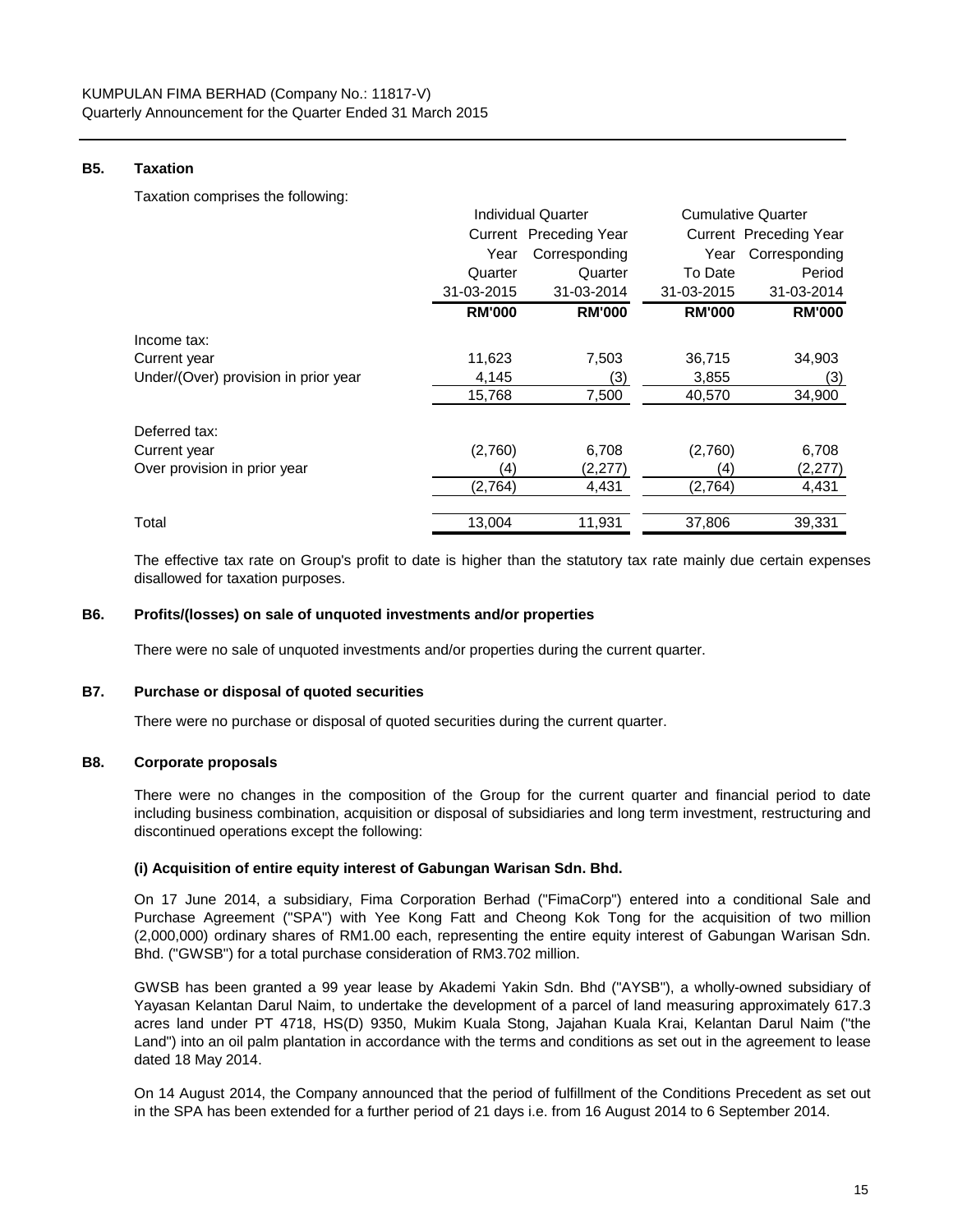# **B8. Corporate proposals (contd)**

#### **(i) Acquisition of entire equity interest of Gabungan Warisan Sdn. Bhd. (contd)**

On 18 August 2014, the Company announced that AYSB's consent to the sale of Sale Shares to the Purchaser was obtained as per letter from AYSB dated 12 August 2014 which was received on 15 August 2014.

On 8 September 2014 and 22 September 2014, the company announced that the Extended Conditional Period was extended by a further period of 14 days and 21 days respectively.

On 10 October 2014, the company announced that all conditions precedent pertaining to the Proposed Acquisition have been fulfilled.

The acquisition was completed on 17 October 2014.

#### **(ii) Acquisition of 89% of the total issued and paid-up capital of Next Oasis Sdn. Bhd.**

On 17 March 2015, a subsidiary, FimaCorp through its wholly owned subsidiary, FCB Plantation Holdings Sdn. Bhd. ("FCBPH") entered into a Sales and Purchase Agreement ("SPA") with Mohamed Fathil bin Kassim for the acquisition of 890 ordinary shares of RM1.00 each or 89% of the total issued and paid-up capital of Next Oasis Sdn. Bhd. ("Next Oasis") for a purchase consideration of RM890 ("Acquisition"). The remaining 11% equity interest will be held by London Nusantara Plantation PLC ("LNP PLC"), a company incorporated in the Isle of Man and listed on the ISDX Growth Market, London.

On 26 November 2014, Next Oasis has entered into a conditional Sale and Purchase Agreement ("SPA") with MWE Holdings Berhad ("MWE") to acquire the entire interest of Taka Worldwide Trading Sdn. Bhd. ("TWSB") and Etika Gangsa Sdn. Bhd. ("EGSB") from MWE. TWSB and EGSB have been granted sub-leases over 2 parcels of land measuring approximately 404.6 ha, deemed suitable for oil palm cultivation, situated in Mukim Reli, Daerah Jajahan Gua Musang, Kelantan for a term of 66 years expiring 5 March 2075, with an option to renew for a further period of 33 years. The SPA with MWE was completed on 18 March 2015.

Following the completion of the acquisition on 17 March 2015, FCBPH entered into a Shareholders' Agreement with LNP PLC on the same date, to regulate the parties' equity participation in Next Oasis, their relationship interse as shareholders of Next Oasis and generally the conduct and affairs of Next Oasis.

#### **B9. Borrowings and debt securities**

|                                   | As at         | As at         |
|-----------------------------------|---------------|---------------|
|                                   | 31-03-2015    | 31-03-2014    |
|                                   | <b>RM'000</b> | <b>RM'000</b> |
| Secured:                          |               |               |
| <b>Non-current</b>                |               |               |
| *Obligations under finance leases | 2,092         |               |
| <b>Current</b>                    |               |               |
| Bankers' acceptance               | 5,944         | 6,195         |
|                                   | 8,036         | 6,195         |

\*The obligations under finance leases are in respect of a 99 year land lease granted to Fima Corporation Berhad's subsidiary, Gabungan Warisan Sdn. Bhd. to develop approximately 617.3 acres of land in Kuala Krai, Kelantan Darul Naim (Note B8). The lease expires on 2 July 2112.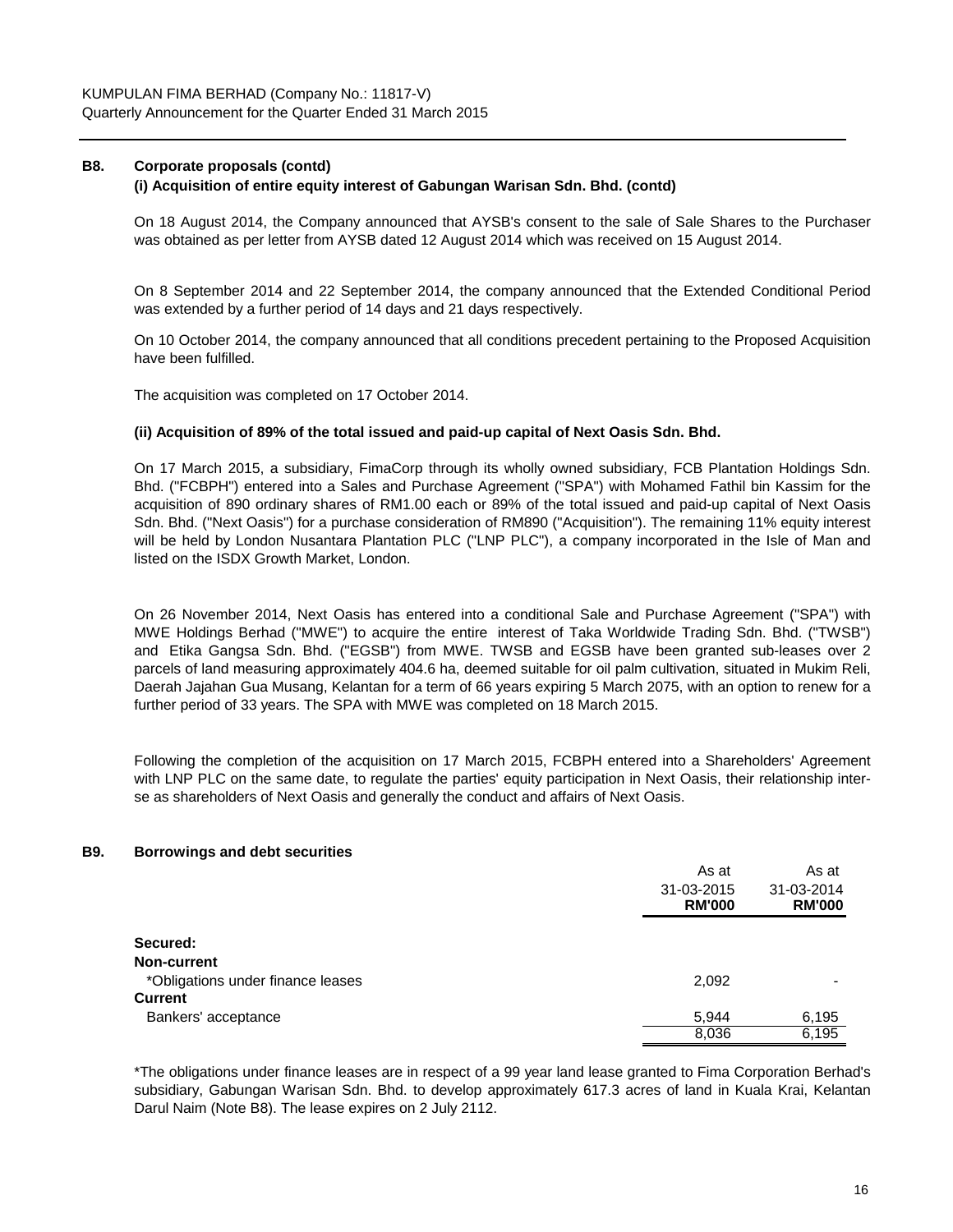#### **B10. Realised/unrealised profits/losses**

|                                                                         | As at<br>31-03-2015<br><b>RM'000</b> | As at<br>31-03-2014<br><b>RM'000</b> |
|-------------------------------------------------------------------------|--------------------------------------|--------------------------------------|
| Total retained profits of Kumpulan Fima Berhad<br>and its subsidiaries: |                                      |                                      |
| - Realised                                                              | 343,260                              | 304,027                              |
| - Unrealised                                                            | (33,782)                             | (32,700)                             |
|                                                                         | 309.478                              | 271.327                              |
| Total share of retained profits from<br>associated companies:           |                                      |                                      |
| - Realised                                                              | 40,596                               | 32,960                               |
| - Unrealised                                                            | (3, 133)                             | 1,447                                |
|                                                                         | 37,463                               | 34,407                               |
| Consolidation adjustments                                               | (26, 804)                            | (27, 338)                            |
| Total group retained profits as per consolidated accounts               | 320,137                              | 278.396                              |

# **B11. Changes in material litigations**

Pending material litigation since preceeding quarter is as follows:

Following the termination of the Tenancy Agreement by Malaysia Airports Holding Berhad ("MAHB") on 11 May 2000, a subsidiary, Fima Corporation Berhad ("FimaCorp"), as the Principal Tenant issued a termination notice dated 15 May 2000 to all its respective sub-tenants at Airtel Complex, Subang.

Pursuant to the above, on 28 September 2001, FimaCorp was served a Writ of Summons dated 9 August 2001 from a tenant ("Plaintiff") claiming for a compensation sum of approximately RM2.12 million being the renovation costs and general damages arising from the early termination of the Tenancy Agreement at Airtel Complex, in Subang. The Board of FimaCorp had sought the advice of the solicitors and was of the opinion that there should be no compensation payable to the Plaintiff as the demised premises was acquired by a relevant authority, MAHB, which was provided in the Tenancy Agreement between FimaCorp and the Plaintiff.

On 11 November 2008, the Court had disposed off this matter summarily in favour of the Plaintiff and on 4 March 2009, FimaCorp had filed its Record of Appeal to the Court of Appeal to appeal against the decision.

The subsidiary had made full provision for the compensation claim of RM2.12 million in the financial year ended 31 March 2009.

On 27 September 2011, the Court of Appeal had allowed FimaCorp's appeal against the decision handed down by the High Court. However, the Court of Appeal had directed that the matter be remitted back to the High Court for a full trial. There has been no development since 27 September 2011.